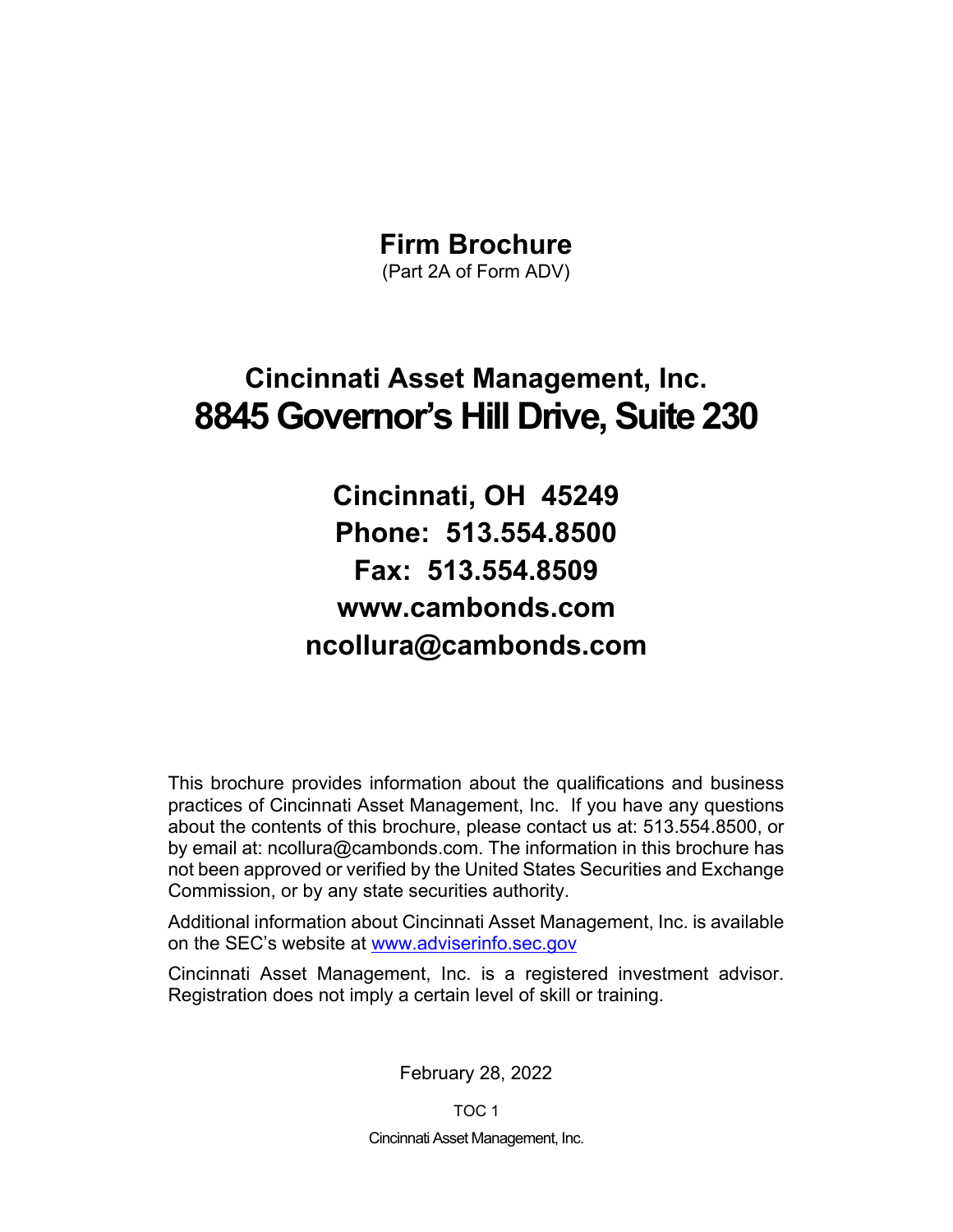## **Material Changes**

## **Annual Update**

The Material Changes section of this brochure will be updated annually when material changes occur since the previous release of the Firm Brochure.

## **Full Brochure Available**

Whenever you would like to receive a complete copy of our Firm Brochure, please contact us by telephone at: 513.554.8500 or by email at: govcompliance@cambonds.com.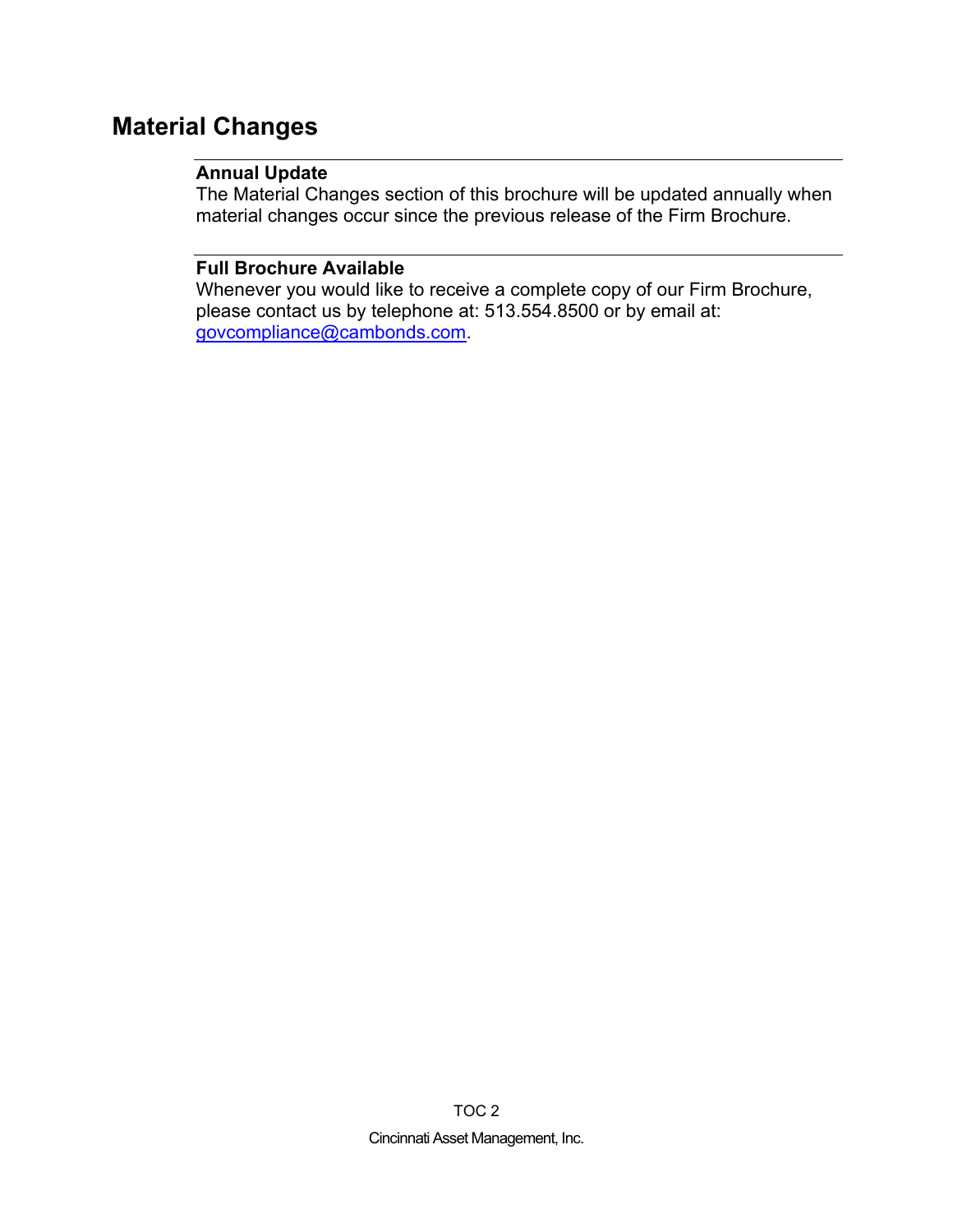| <b>Table of Contents</b> |  |
|--------------------------|--|
|                          |  |
|                          |  |
|                          |  |
|                          |  |
|                          |  |
|                          |  |
|                          |  |
|                          |  |
|                          |  |
|                          |  |
|                          |  |
|                          |  |
|                          |  |
|                          |  |
|                          |  |
|                          |  |
|                          |  |
|                          |  |
|                          |  |
|                          |  |
|                          |  |
|                          |  |
|                          |  |
|                          |  |
|                          |  |
|                          |  |
|                          |  |
|                          |  |
|                          |  |
|                          |  |
|                          |  |
|                          |  |

TOC<sub>3</sub>

Cincinnati Asset Management, Inc.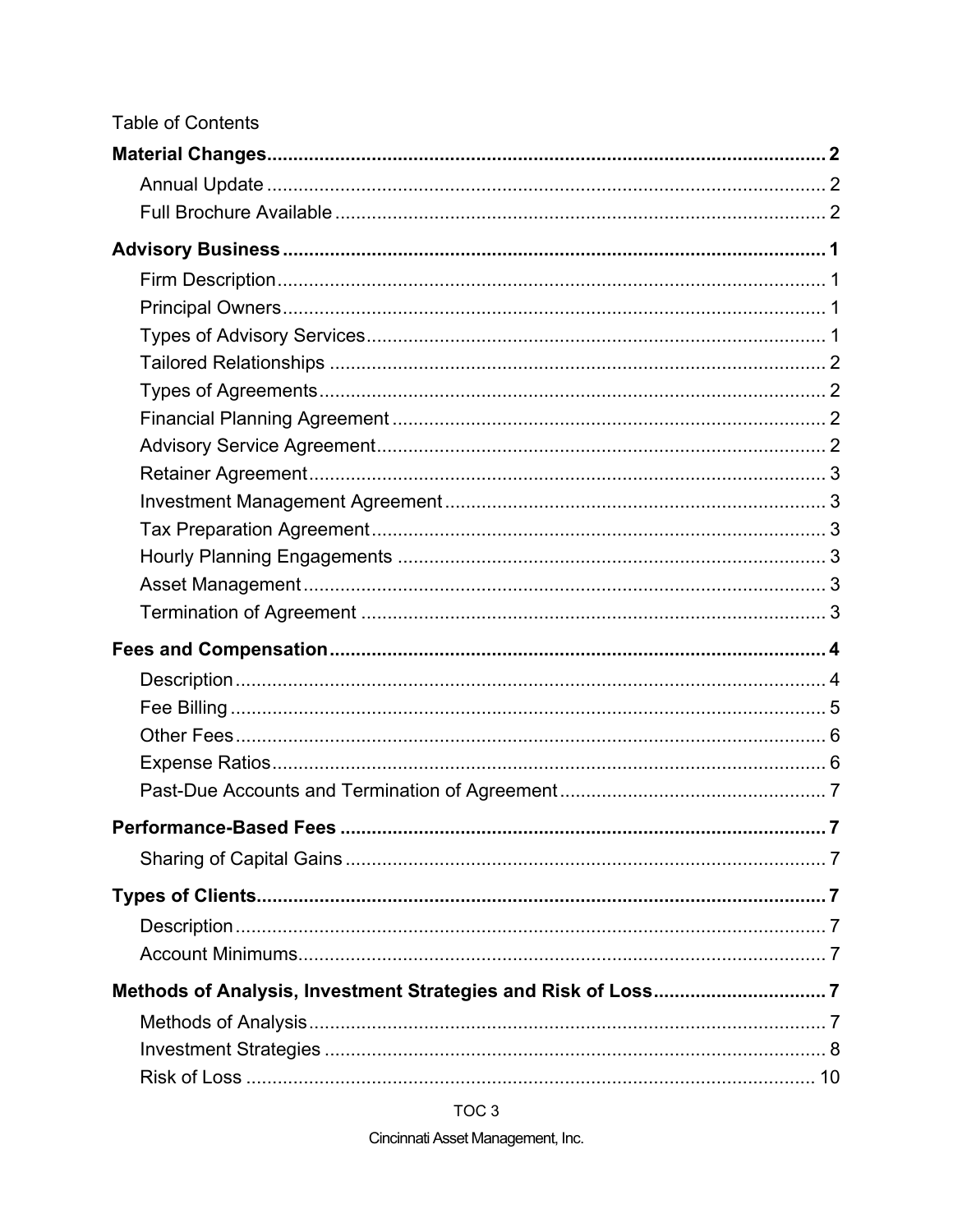| Code of Ethics, Participation or Interest in Client Transactions and Personal |  |
|-------------------------------------------------------------------------------|--|
|                                                                               |  |
|                                                                               |  |
|                                                                               |  |
|                                                                               |  |
|                                                                               |  |
|                                                                               |  |
|                                                                               |  |
|                                                                               |  |
|                                                                               |  |
|                                                                               |  |
|                                                                               |  |
|                                                                               |  |
|                                                                               |  |
|                                                                               |  |
|                                                                               |  |
|                                                                               |  |
|                                                                               |  |
|                                                                               |  |
|                                                                               |  |
|                                                                               |  |
|                                                                               |  |
|                                                                               |  |
|                                                                               |  |
|                                                                               |  |
|                                                                               |  |
|                                                                               |  |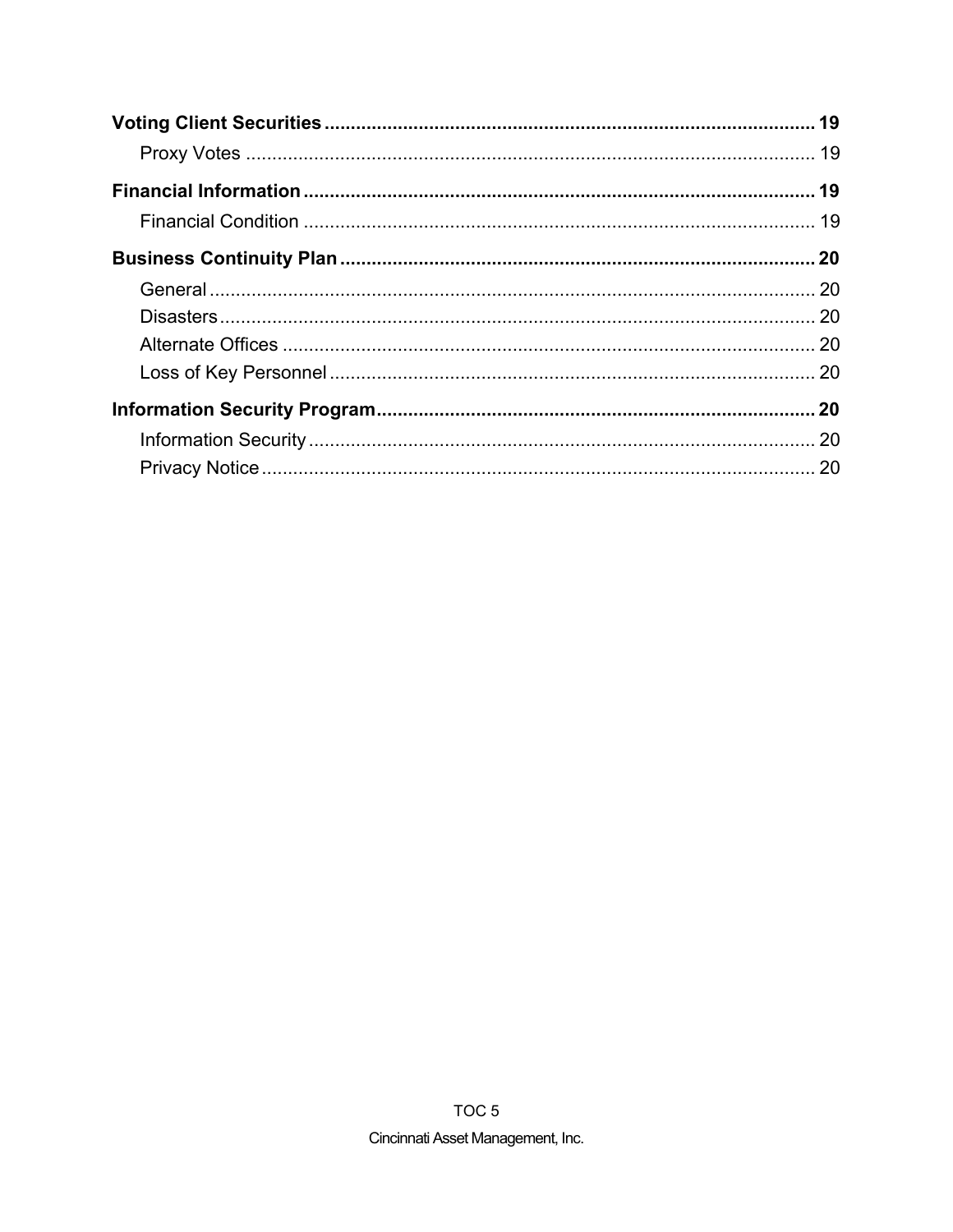## **Advisory Business**

## **Firm Description**

Cincinnati Asset Management, Inc. ("CAM") was founded in 1989.

CAM provides investment management service to individuals, pension and profit sharing plans, trusts, estates, charitable organizations, small businesses, insurance companies, and mutual funds. This service generally involves the management of separate, diversified portfolios of fixed income securities, preferred stocks, ETFs and other securities based on one or more of the investment strategies developed and offered by us (i.e. Investment Grade, High Yield, Enhanced High Yield, Short Duration, Broad Market, Combined, Short Duration Investment Grade, Short Duration High Yield Only, ESG Aware Investment Grade and ESG Leaders Investment Grade).

Portfolios generally, but not exclusively, consist of investment grade bonds, below investment grade bonds, or a mixture of both depending on the strategy selected by clients and their financial advisors. The service will include the execution of the strategy by selecting appropriate investments and placing orders for the purchase and sale of such securities. Most fixed income securities are traded in the over-the-counter markets and market conditions dictate the availability and prices of such securities on any trading day including the ability to buy or sell a particular security. CAM's process of investing portfolios is deliberate and may take up to six months to obtain suitable securities at appropriate prices; likewise, portfolio liquidations may take ten business days or longer in order to obtain sales prices and achieve optimum value for clients.

CAM is strictly a fee-only investment management firm. The firm does not sell annuities, insurance, stocks, bonds, mutual funds, limited partnerships, or other commissioned products. The firm is not affiliated with entities that sell financial products or securities. No commissions in any form are accepted. No finder's fees are accepted.

We do not act as a custodian of client assets. The client always maintains asset control. CAM places trades for clients under a limited power of attorney which restricts us to trading securities solely on a cash basis for all clients.

## **Principal Owners**

William S. Sloneker, Chairman and Managing Director, is a Principal Owner of the firm. He owns 30.6% of CAM, and he and two family members collectively own 59.0%.

## **Types of Advisory Services**

We provide investment supervisory services, also known as asset management services and manage investment advisory accounts not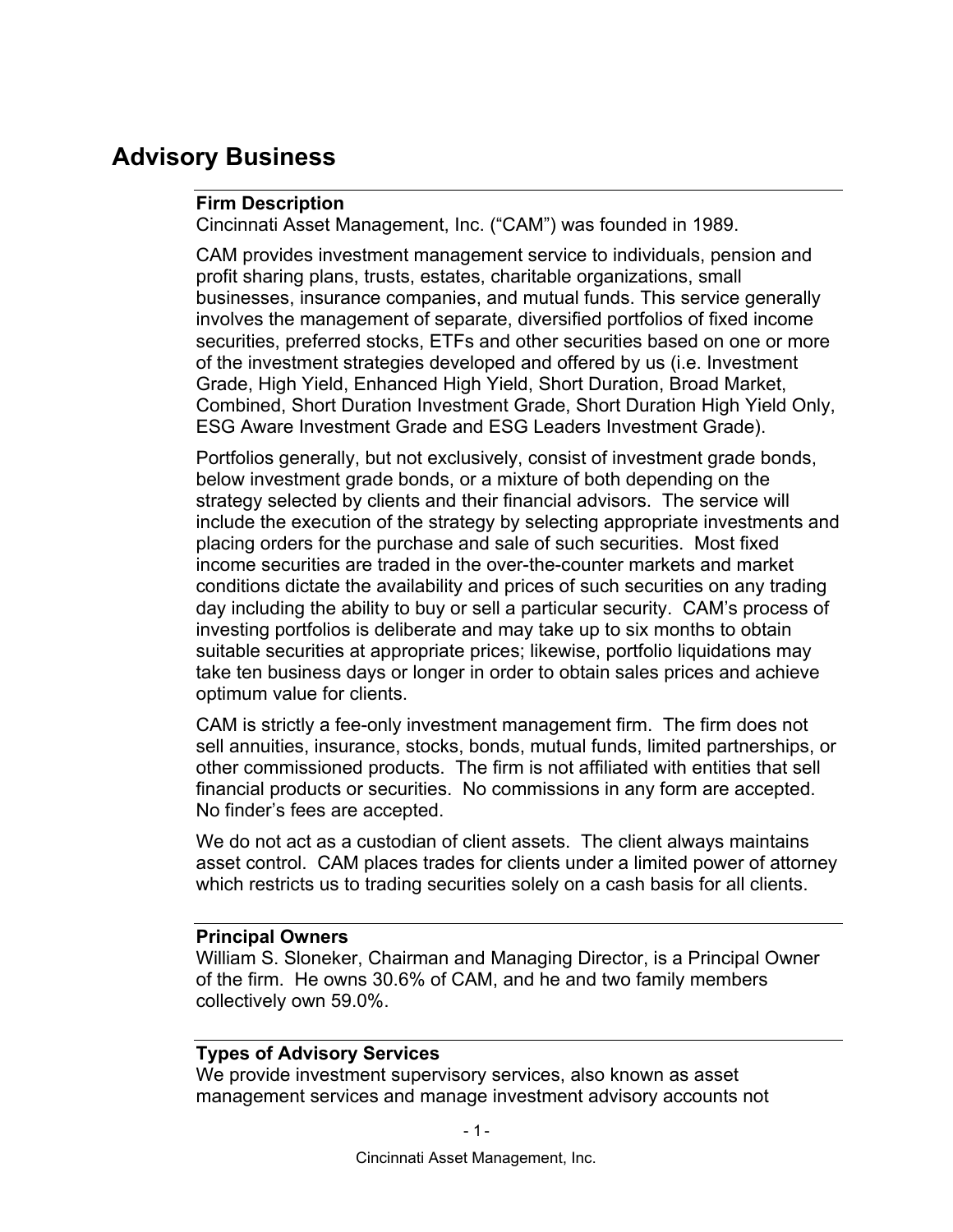involving investment supervisory services. All accounts are comprised primarily, but not exclusively, of fixed income securities.

The majority of CAM's assets under management are generated from our participation in Wrap Fee Programs at broker-dealers. All accounts, whether Wrap accounts or accounts managed outside Wrap Programs, are managed similarly depending on the Strategy selected by the client (investment grade, non-investment grade, or mixture of the two).

We receive a portion of the Wrap fee for our services from the Wrap Program Sponsor and we bill non-Wrap accounts directly. CAM does not accept accounts with directed brokerage instructions. CAM executes trades on a "trade away" basis pursuant to our duty to achieve best execution, as further described below. See "Selecting Brokerage Firms" (pg 13) and "Asset Management" (pg 3).

As of February 28, 2022, CAM managed approximately \$2,948,417,410 in assets for approximately 7,700 clients. All assets are managed on a discretionary basis.

#### **Tailored Relationships**

The fixed income strategies (investment grade corporate bonds, corporate bonds rated below investment grade, and a mixture of the two) are documented in our client relationship management system. Clients may impose restrictions on investing in certain securities or types of securities.

Agreements may not be assigned without client consent.

### **Types of Agreements**

The following agreements define the types of typical client relationships.

### **Financial Planning Agreement**

CAM does not provide financial planning services.

#### **Advisory Service Agreement**

CAM advisory services are limited to the management of securities portfolios, primarily, but not exclusively, comprised of fixed income securities.

Although the Advisory Service Agreement, called an Investment Management Agreement, is an ongoing agreement and constant adjustments are required, the length of service to the client is at the client's discretion. The client or CAM may terminate an Agreement by written notice to the other party. At termination of an Advisory Agreement, we bill for unpaid fees on a pro rata basis through the date of termination. The portfolio market value at the completion of the prior full billing period is used as the basis for the fee computation, adjusted for the number of days prior to termination.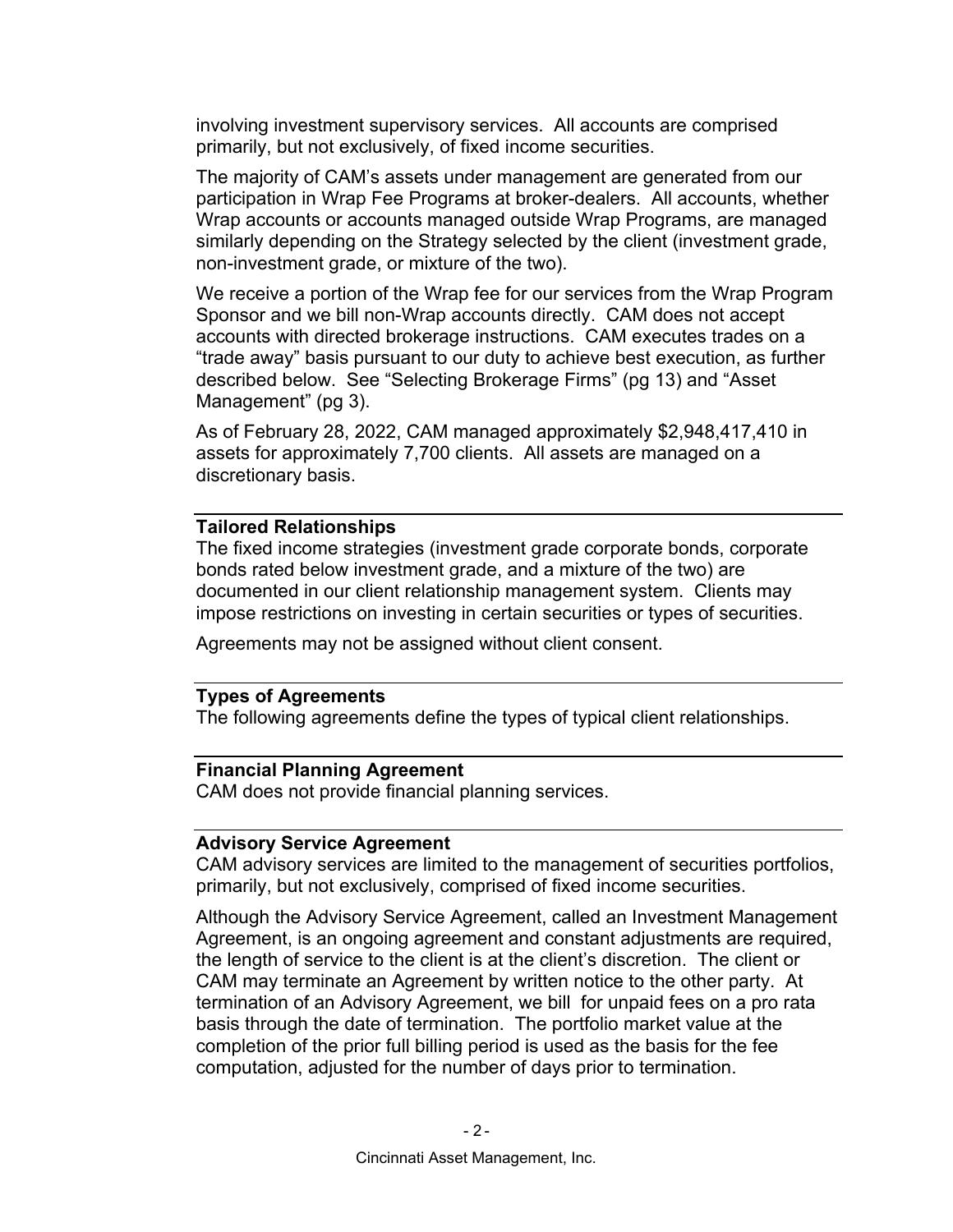### **Retainer Agreement**

CAM does not enter into Retainer Agreements for its investment management business*.*

#### **Investment Management Agreement**

Our Investment Management Agreements and the fees associated with those Agreements are described in the Fees and Compensation section below.

### **Tax Preparation Agreement**

We do not provide tax preparation services.

## **Hourly Planning Engagements**

This item is not applicable.

### **Asset Management**

Assets are invested primarily in investment grade corporate bonds, noninvestment grade corporate bonds, and a mixture of the two based on the investment strategy selected by the client. Purchases and sales of securities are made through a number of broker-dealers with which CAM attempts to negotiate the most favorable execution price. CAM does not receive any cash compensation from these broker-dealers; however, CAM may receive research and other services from these broker-dealers in order to broaden its own research activities. CAM does not have any directed trade arrangements or "soft dollar" arrangements.

Investments may also include: common and preferred stocks, commercial paper, convertible and other "hybrid" securities, certificates of deposit, ETFs, REIT shares, MLP units, and U. S. government securities. Initial public offerings (IPOs) of equities are not purchased; however, new issues of bonds are purchased for client accounts.

#### **Termination of Agreement**

Clients, either directly or through their financial advisors, may terminate any of our investment management agreements at any time by notifying us in writing. We expect payment of the pro rata fees for the period of the investment advisory engagement prior to notification of termination. If the client made an advance payment of fees, we will refund any unearned portion of the advance payment.

We may terminate upon thirty days advance notice any of the investment management agreements by notifying the client in writing. If the client made an advance payment, we will refund any unearned portion of the advance payment.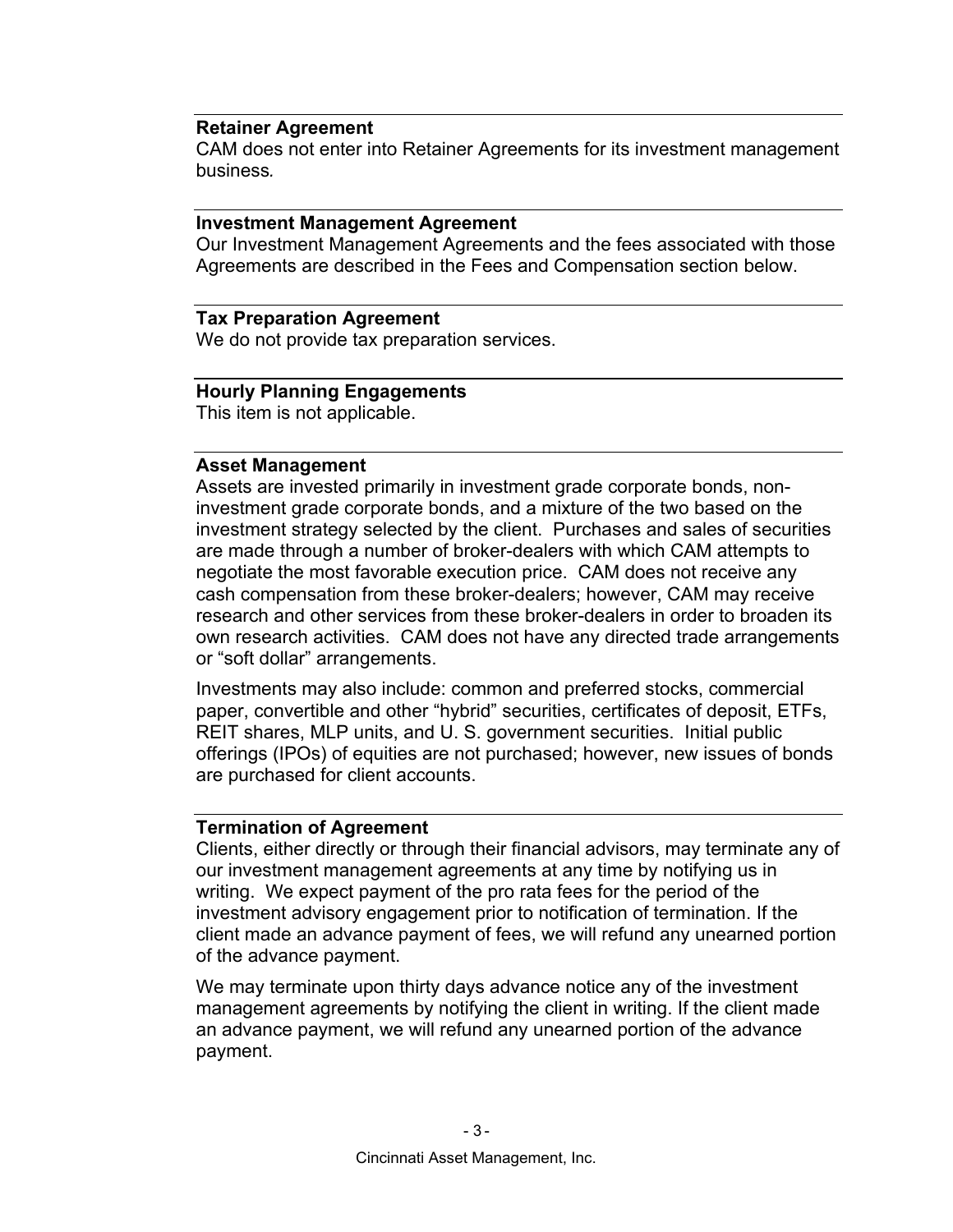## **Fees and Compensation**

## **Description**

Our fees are based on a percentage of assets under management. Occasionally, we may enter into an agreement to analyze a prospective Asset Management client's existing portfolio. We charge the client for the service based on the complexity of the work involved.

Fees are negotiable depending on the size of the account under management. CAM receives a portion of the fees charged by a Wrap Program Sponsor. When CAM is a "sub-advisor" in those accounts (known as a Single Contract account), fees are negotiated with the sponsor for all its clients and are based on the particular Strategy being managed.

Fees charged on accounts that may be in a Sponsor's Wrap Program but with which we maintain a direct relationship with the client (known as a Dual Contract account), and fees for non-Wrap accounts are generally as follows (based on the market value of managed assets):

| <b>Strategy</b>                        | <b>Account Size</b>               | <u>Fee</u>    |
|----------------------------------------|-----------------------------------|---------------|
| <b>High Yield Corporate Bond</b>       | Under \$250,000                   | .75%          |
|                                        | Over \$250,000 to \$500,000       | .75%          |
|                                        | Over \$500,000 to \$1,000,000     | .60%          |
|                                        | Over \$1,000,000 to \$5,000,000   | .55%          |
|                                        | Over \$5,000,000 to \$10,000,000  | .50%          |
| <b>High Yield Enhanced</b>             | Under \$500,000                   | Not available |
|                                        | Over \$500,000 to \$1,000,000     | .60%          |
|                                        | Over \$1,000,000 to \$5,000,000   | .55%          |
|                                        | Over \$5,000,000 to \$10,000,000  | .50%          |
| <b>Investment Grade Corporate Bond</b> | Under \$1,000,000                 | .30%          |
|                                        | Over \$1,000,000 to \$10,000,000  | .275%         |
|                                        | Over \$10,000,000 to \$25,000,000 | .20%          |
| <b>Broad Market Corporate Bond</b>     | Under \$300,000                   | Not available |
| (consists of 1/3 High Yield Strategy   | \$300,000 to \$500,000            | .45%          |
| and 2/3 Investment Grade Strategy)     | \$500,000 to \$1,000,000          | .45%          |
|                                        | \$1,000,000 to \$5,000,000        | .425%         |
|                                        | Over \$5,000,000 to \$10,000,000  | $.35\%$       |
| <b>Short Duration Strategy</b>         | Under \$250,000                   | Not available |
| (consists of bonds rated Aaa           | \$250,000 to \$500,000            | $.30\%$       |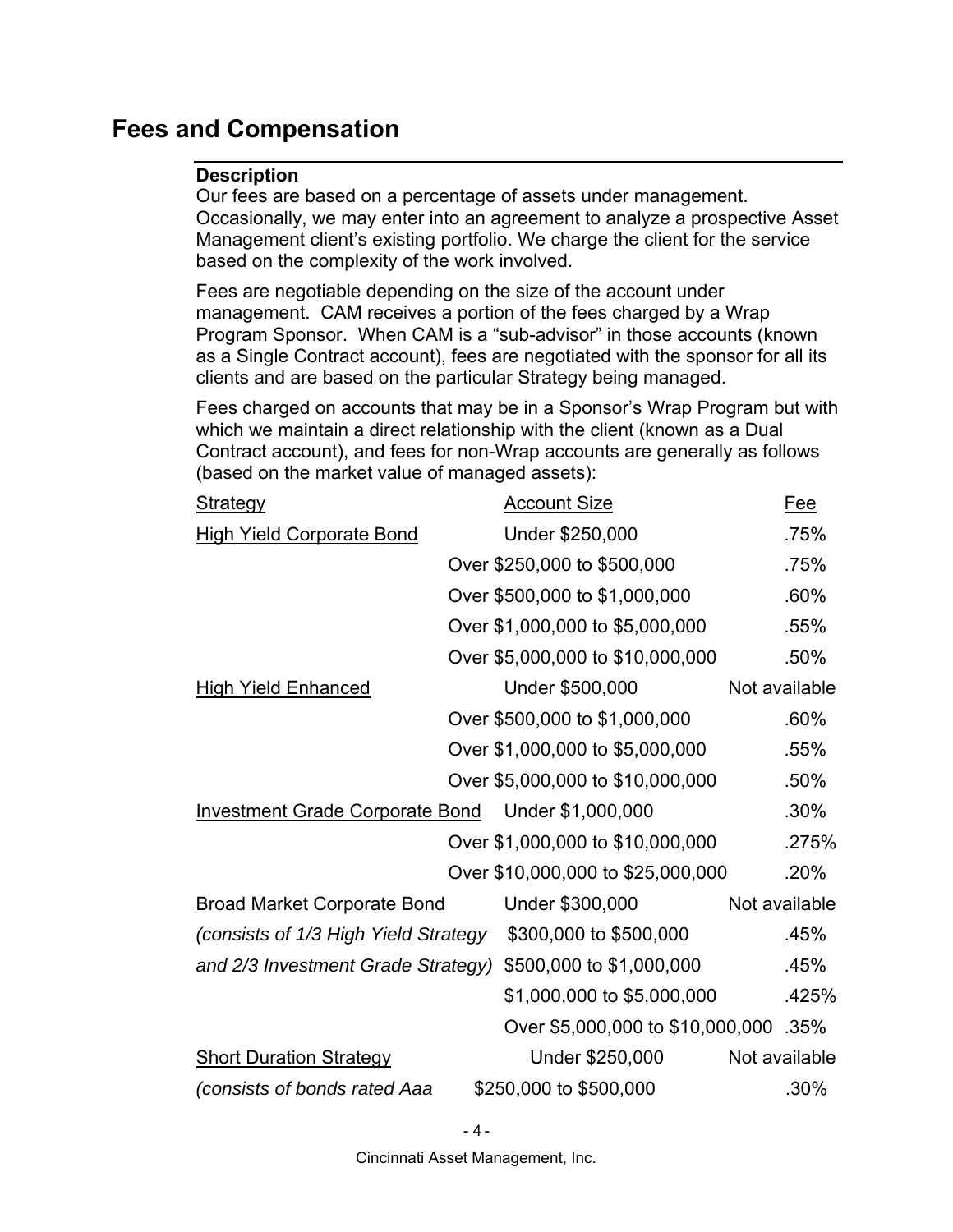| to B3 with a target average credit     | Over \$500,000 to \$1,000,000         | $.30\%$       |
|----------------------------------------|---------------------------------------|---------------|
| rating of Baa and a target             | Over \$1,000,000 to \$5,000,000       | .27%          |
| duration of 3. Up to 50% of the bonds  | Over \$5,000,000 to \$10,000,000 .24% |               |
| in the Strategy may be rated below     | Minimum annual fee is \$1,000         |               |
| <i>investment grade)</i>               |                                       |               |
| <b>Short Duration High Yield Only</b>  | Under \$250,000                       | Not available |
|                                        | \$250,000 to \$500,000                | .45%          |
|                                        | Over \$500,000 to \$1,000,000         | .45%          |
|                                        | Over \$1,000,000 to \$5,000,000       | .425%         |
|                                        | Over \$5,000,000 to \$10,000,000      | .40%          |
|                                        | Minimum annual fee is \$1,000         |               |
| <b>Short Duration Investment Grade</b> | First \$1,000,000                     | .25%          |
|                                        | Next \$9,000,000                      | .20%          |
| <b>ESG Aware Investment Grade</b>      |                                       | .25%          |
| <b>ESG Leaders Investment Grade</b>    |                                       | .27%          |
| <b>Short Duration Investment Grade</b> | First \$1,000,000                     | .25%          |
| <b>Industrial Only</b>                 | Next \$9,000,000                      | .20%          |

The minimum size may be waived for all Strategies in certain circumstances.

Combined Strategy This Strategy consists of a blend of investment grade and high yield bonds The blend of investments may be changed annually by the client. There is a required minimum of \$100,000 in each of the Investment Grade and High Yield Strategies. The minimum may be waived in certain circumstances. Fees are calculated based on the above schedule for the weighted investment blend selected.

Fees on accounts over \$10,000,000 are negotiated.

Fees for investment advisory services may be reduced depending upon the aggregate market value of the client's prospective investments originating or expected to originate from a client's broker or financial consultant. Clients should recognize that their broker or financial consultant may in these circumstances charge a higher fee for their services in light of CAM's reduced fee.

## **Fee Billing**

Investment management fees are generally payable quarterly in arrears on high yield, enhanced high yield, broad market, short duration, short duration investment grade only, short duration investment grade industrial only and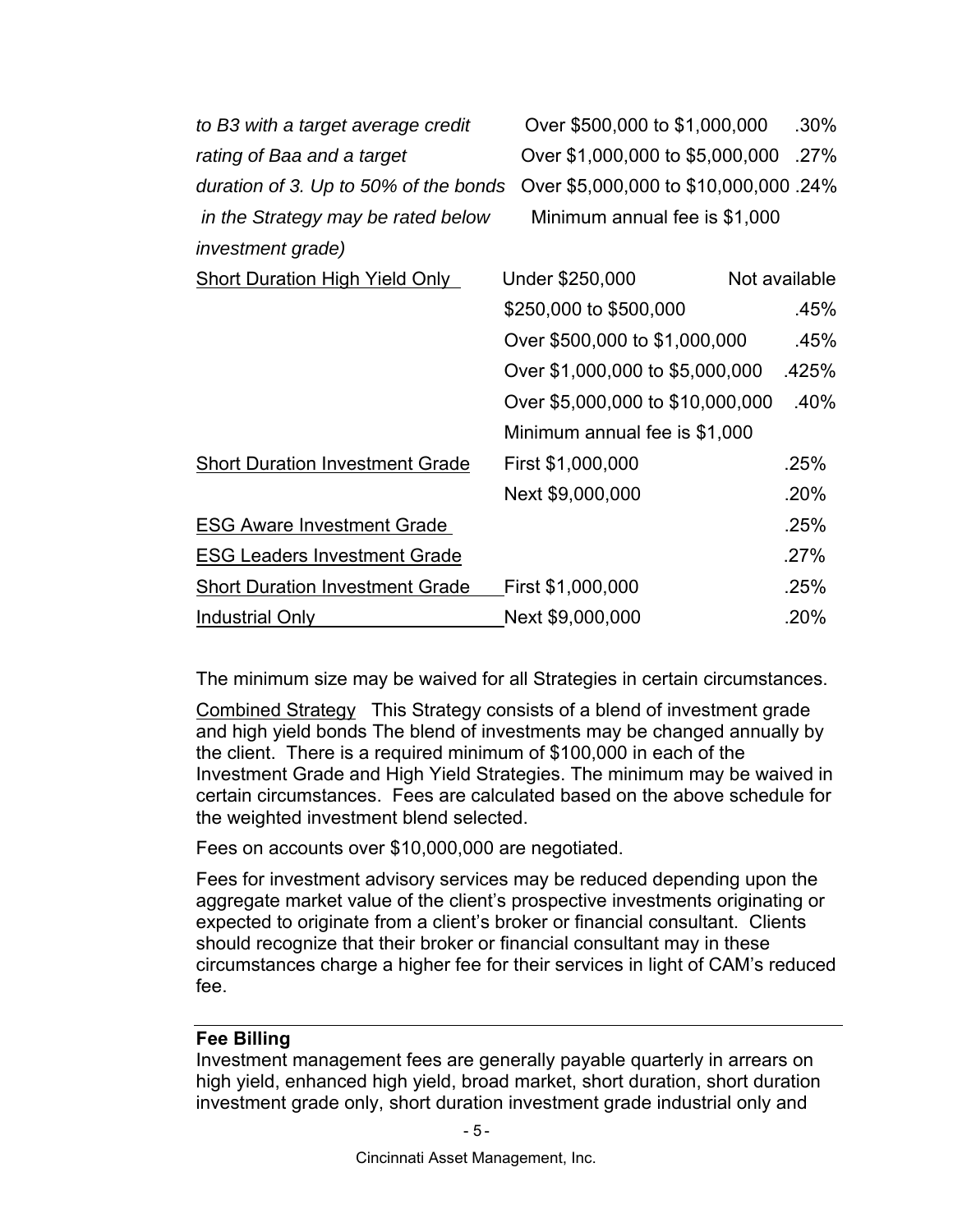combined strategies and semi-annually in arrears on the investment grade and ESG strategies. CAM may impose minimum annual fees of up to \$1,000 depending on the type of account, and CAM may require a minimum account size.

Wrap Program Sponsors calculate and pay CAM quarterly (or monthly as is the case with some sponsors) based on the established fee schedule for the various programs. These payments are calculated by the Wrap Program sponsors and are made either in arrears or in advance depending on the program.

Custodians (other than Wrap Program sponsors) may charge the clients' accounts and pay CAM directly only if the clients have consented in advance to the direct payment from their investment account.

Where a client has selected a custodian broker-dealer that is not a Wrap Program Sponsor in which CAM is an approved manager, such custodian may impose a transaction fee on each purchase or sale of securities when that transaction is not executed by that broker-dealer. Such fees are associated with the administrative costs incurred by the custodian and are separate from the investment advisory fees charged by CAM.

Purchases and sales of securities by and from a client's account are generally not subject to mark ups or mark downs, brokerage or commissions except as described in the section below titled "Brokerage Practices" .

CAM and its employees do not accept compensation for the purchase or sale of securities.

#### **Other Fees**

Custodians may charge transaction fees on purchases or sales of certain securities and funds (see above). These transaction charges are usually small and incidental to the purchase or sale of a security. The selection of the security is more important than the nominal fee that the custodian charges to buy or sell the security. Custodians do not typically charge transaction fees on client accounts within their respective Wrap Programs.

CAM, in its sole discretion, may waive its minimum fee and/or charge a lesser investment advisory fee based upon certain criteria (e.g., historical relationship, type of assets, anticipated future earning capacity, anticipated future additional assets, dollar amounts of assets to be managed, related accounts, account composition, negotiations with clients, etc.).

New Advisory Service Agreement fees are calculated on a formula basis presented above.

## **Expense Ratios**

This is not applicable to CAM.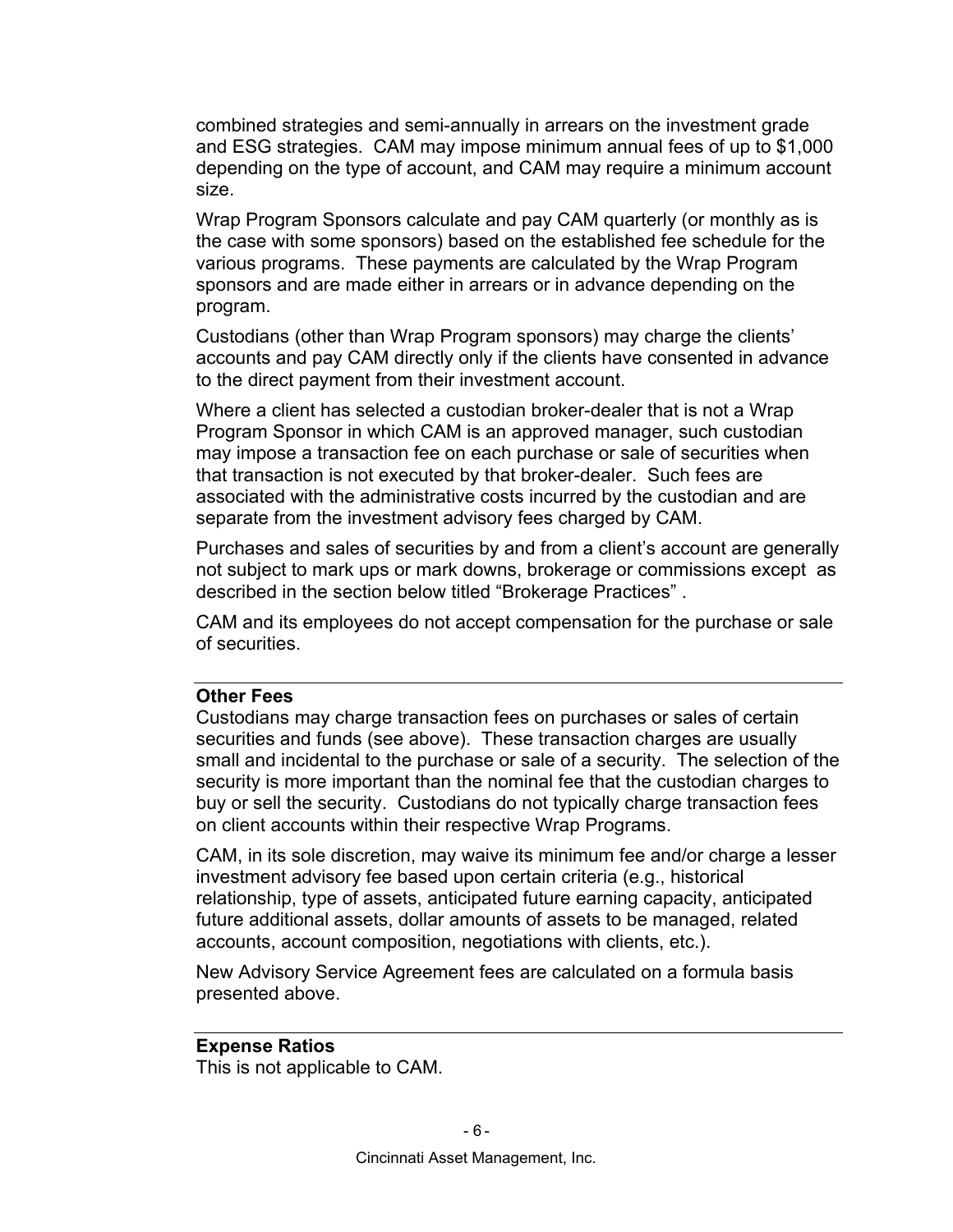### **Past-Due Accounts and Termination of Agreement**

CAM reserves the right to stop work on any account that is more than 90 days overdue in the payment of fees.

## **Performance-Based Fees**

### **Sharing of Capital Gains**

CAM has no performance-based fee agreements.

## **Types of Clients**

## **Description**

We generally provide investment advice in the form of portfolio management service to individuals, pension and profit sharing plans, trusts, estates, charitable organizations, small businesses, insurance companies, and mutual funds.

Client relationships vary in scope and length of service.

#### **Account Minimums**

The minimum account size is \$100,000 for the Investment Grade, ESG Aware Investment Grade, ESG Leaders Investment Grade, Short Duration Investment Grade, and High Yield Strategies; \$300,000 for the Broad Market Strategy; \$250,000 for the Short Duration Strategy; \$200,000 for Combined and Short Duration Investment Grade Industrial Only Strategies; and \$500,000 for the Enhanced High Yield Strategy. Certain Wrap Program Sponsors have established higher minimum account size for accounts offered in their Wrap Programs.

CAM has the discretion to waive the account minimum. Accounts of less than the minimum established amount may be set up when the client and the advisor anticipate the client will add additional funds to the accounts bringing the total to the respective minimum within a reasonable time. Other exceptions will apply to employees of CAM and their relatives, or relatives of existing clients.

## **Methods of Analysis, Investment Strategies and Risk of Loss**

## **Methods of Analysis**

Fundamental corporate credit research is performed by our research and portfolio management personnel. This involves a thorough understanding of the industry in which a company operates and the impact of economic variables affecting the industry and the company. Financial information, including publicly available financial statements, is inspected. The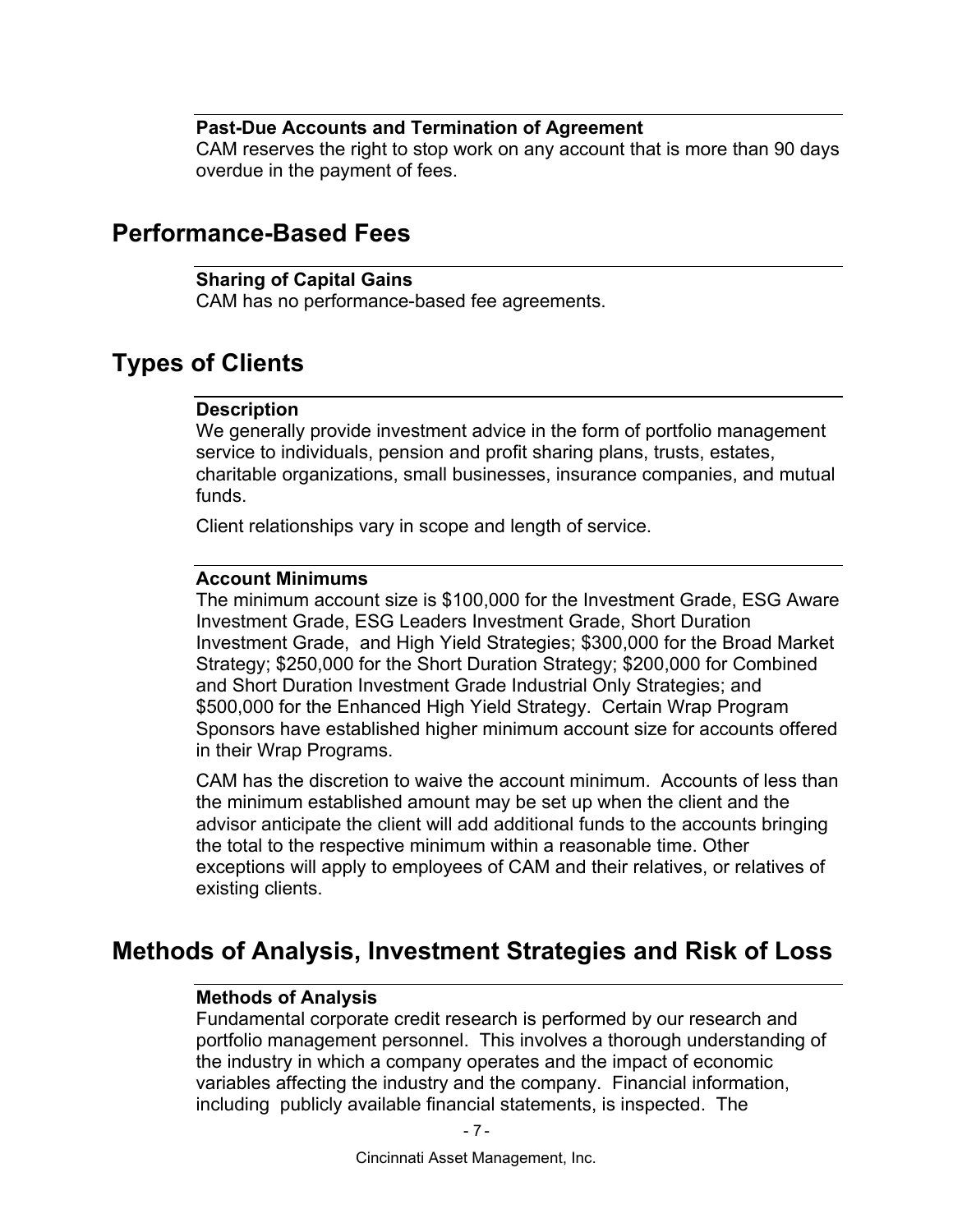company's future prospects are assessed and the value of its debt securities is evaluated relative to their market value.

The main sources of information include filings with the Securities and Exchange Commission, industry research reports prepared by others, financial newspapers and magazines, inspections of corporate activities, research materials prepared by others, corporate rating services, company press releases and discussion with management as appropriate.

Additionally, the Morgan Stanley Composite Index - Environmental Social and Governance ("MSCI ESG") score is designed to measure a company's resilience to material long-term environmental, social and governance ("ESG") industry risks. In general, MSCI ESG scores are utilized in CAM's ESG programs to "filter" and/or "rank" the ESG quality of the CAM investable universe. When used as a filter, the scores are employed to exclude certain investments from being purchased. When used as a ranking tool, the scores are integrated into the portfolio management process. Additional research is conducted including a review of the company's ESG profile and a comparative analysis of its investable peers.

### **Investment Strategies**

All Strategies focus on capital preservation as a primary objective. We adhere to a philosophy that seeks out companies that are currently out of favor with investors but poised to improve. Securities held are typically those of North American companies and foreign companies with significant North American operations or subsidiaries of foreign companies based in the U.S. Securities are all denominated in US dollars.

The Investment Grade Strategy is usually comprised of 20-25 approximately equal weighted positions. Up to 30% of the portfolio may be invested in bonds rated below A3 but all bonds purchased must be rated investment grade by at least one nationally recognized statistical ratings organization ("NRSRO"). Non-rated issues may be considered based on the implied ratings of an affiliated entity. Securities downgraded are not immediately sold, and therefore securities in the BA credit rating category may be held at times. Industry concentration usually does not exceed 30% of the portfolio. Portfolios are fully invested in the intermediate range (5-10 years). Portfolio turnover averages approximately 10-25% per year.

Although clients may direct us to exclude certain securities from purchase, all portfolios are assembled in like manner. Due to the characteristics of fixed income markets, not all securities are available at all times nor are they available at an attractive price at all times. As a result, individual portfolios may hold different securities; nevertheless they will be similar in quality, maturity and industry exposure.

The High Yield Strategy is usually comprised of 33-40 approximately equal weighted positions. Unless specifically directed by the client, bonds purchased will be rated no lower than B3. Non-rated issues may be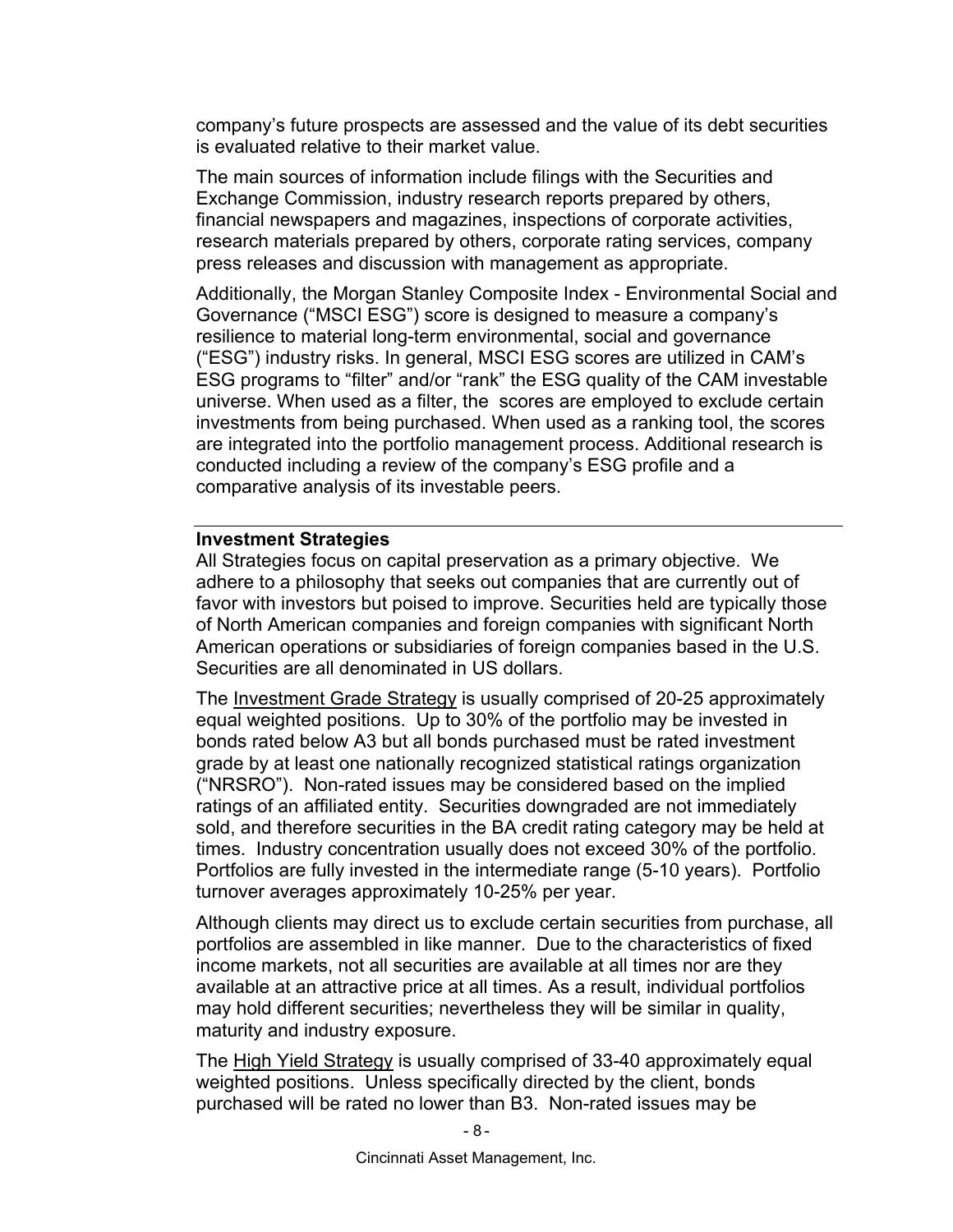considered based on the implied ratings of an affiliated entity. Security downgrades are not immediately sold, and therefore securities in the Caa credit rating category may be held at times. We may purchase preferred stocks in the High Yield portfolio, but do not exceed 15% exposure in most periods. Industry exposure is usually limited to 12% of a portfolio. Seasoned portfolios have an average maturity typically in the 4-8 year range. Turnover averages 35-45%, although it may be higher during certain periods. Not all securities are available for purchase at all times nor are they available at an attractive price at all times; therefore, portfolios may hold different securities or purchase the same security at a different price, although portfolios will be similar in quality, maturity and industry exposure. Clients may direct us to exclude certain securities from their portfolios.

The Enhanced High Yield Strategy has the same characteristics of the High Yield Strategy except that it may include approximately 20% in securities rated below B3, as well as common and preferred stocks. These securities usually have credit ratings in the Caa category.

The Broad Market Strategy is comprised of 2/3 Investment Grade Strategy and 1/3 High Yield Strategy. The characteristics and profile of this Strategy reflect those of its composition.

The Short Duration Strategy is usually comprised of 20-25 positions for smaller portfolios (\$250,000-\$300,000) and 30-35 positions for larger portfolios. This Strategy combines Investment Grade bonds and High Yield bonds in an approximate 50/50 mix to achieve a weighted average investment grade credit weighting. Non-rated issues may be considered based on the implied ratings of an affiliated entity. Securities downgraded are not immediately sold. Bonds are those that are held in either the Investment Grade or High Yield Strategies or shorter-term bonds of those companies whose longer-dated bonds are held in our other Strategies. A duration of 3 is targeted for this Strategy.

The Short Duration Investment Grade Strategy has the same characteristics of the Short Duration Strategy except it is usually comprised of 20-25 positions in Investment Grade bonds only. A duration of 3 is targeted for this Strategy.

The Short Duration Investment Grade Industrial Only Strategy has the same characteristics as the Short Duration Investment Grade Strategy except it is comprised of approximately 40 positions in Investment Grade industrial bonds and a duration of 4 is targeted for this Strategy.

The Short Duration High Yield Only Strategy is usually comprised of 20-25 individual positions in securities rated B3 or higher. A duration of 3 is targeted for this Strategy.

The Combined Strategy is a combination of the Investment Grade and High Yield Strategies in a proportion set by the client or the client's advisor. A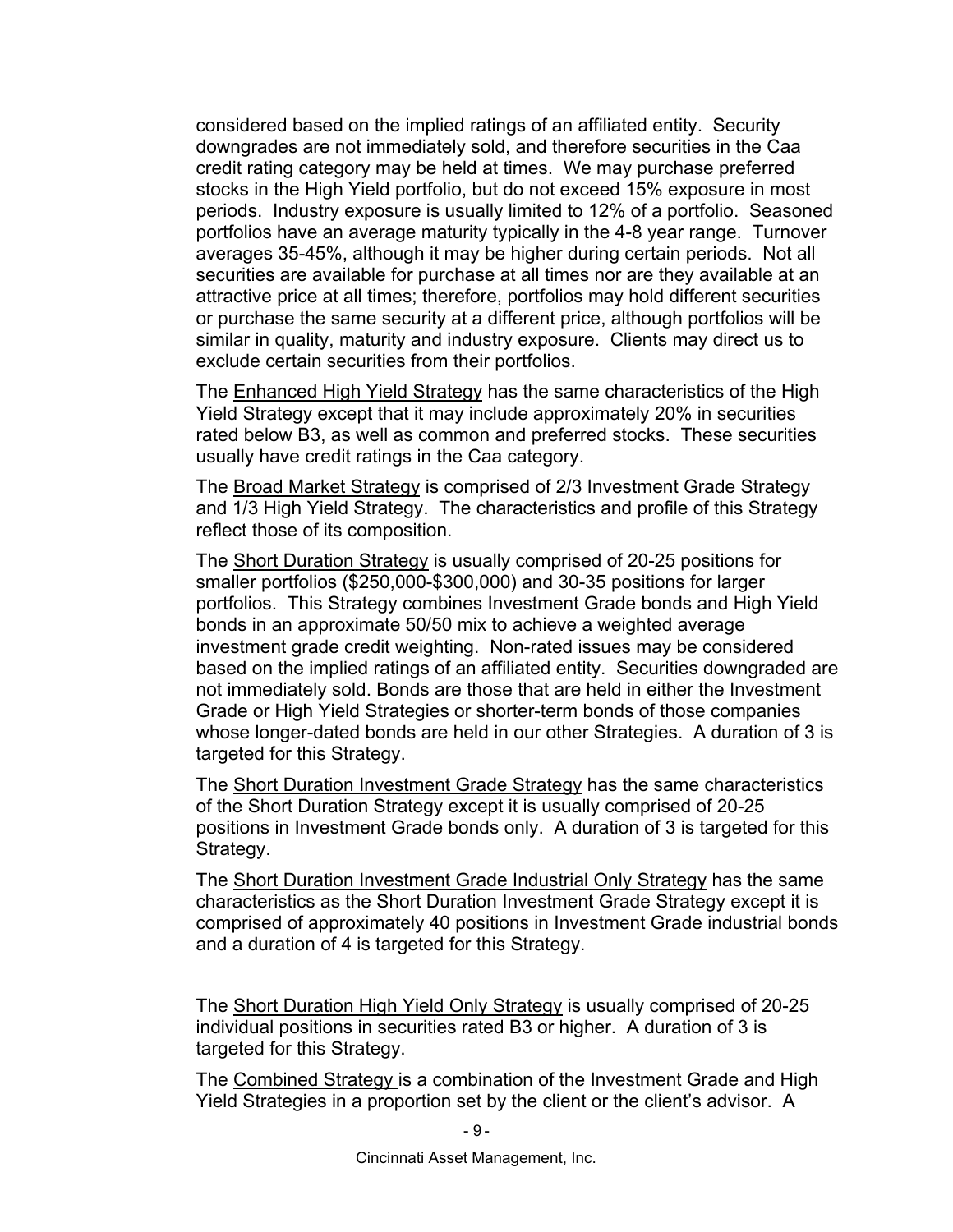minimum of \$100,000 must be maintained in each of the two separate Strategies. The balance between the two Strategies may be changed annually at client discretion.

The ESG Aware Investment Grade Strategy targets 20-25 approximately equal weighted positions. Up to 30% of the portfolio may be invested in bonds rated below A3 but all bonds purchased must be rated investment grade by at least one nationally recognized statistical ratings organization ("NRSRO"). Non-rated issues may be considered based on the implied ratings of an affiliated entity. Securities downgraded are not immediately sold. Portfolios are fully invested in the intermediate range (5-10 years). This portfolio follows CAM's bottom up investment discipline, seeking those companies that are currently undervalued by investors but are poised for improvement due to favorable credit metrics. The primary goal of the strategy is to maximize risk adjusted total return with a secondary focus on identifying ESG (Environmental, Social and Governance) leaders that fit the above investment process. The portfolio employs a conservative defensive maturity structure and does not utilize interest rate anticipation tactics.

The ESG Leaders Investment Grade Strategy targets 20-25 approximately equal weighted positions. Up to 50% of the portfolio may be invested in bonds rated below A3 but all bonds purchased must be rated investment grade by at least one nationally recognized statistical ratings organization ("NRSRO"). Non-rated issues may be considered based on the implied ratings of an affiliated entity. Securities downgraded are not immediately sold. Portfolios are fully invested in the intermediate range (5-10 years). This strategy seeks to invest in a portfolio of ESG (Environmental, Social and Governance) leaders within their industry group that also exhibit favorable credit metrics and competitive positioning. The primary goal of the strategy is to maximize risk adjusted returns from the universe of those ESG leaders issuing Investment Grade Credit. The portfolio employs a conservative defensive maturity structure and does not utilize interest rate anticipation tactics.

Other. We occasionally manage other client portfolios that, at the direction of the client, include fixed income securities that we do not usually purchase for our standard Strategies. These portfolios include U.S. Government securities and Inflation Protected Securities.

#### **Risk of Loss**

All investment programs have certain risks that are borne by the investor. All of our Strategies share the same types of risks, with the degree of risk depending on the type of Strategy, as discussed below. Our investment approach constantly keeps the risk of loss in mind.

Investors face the following investment risks: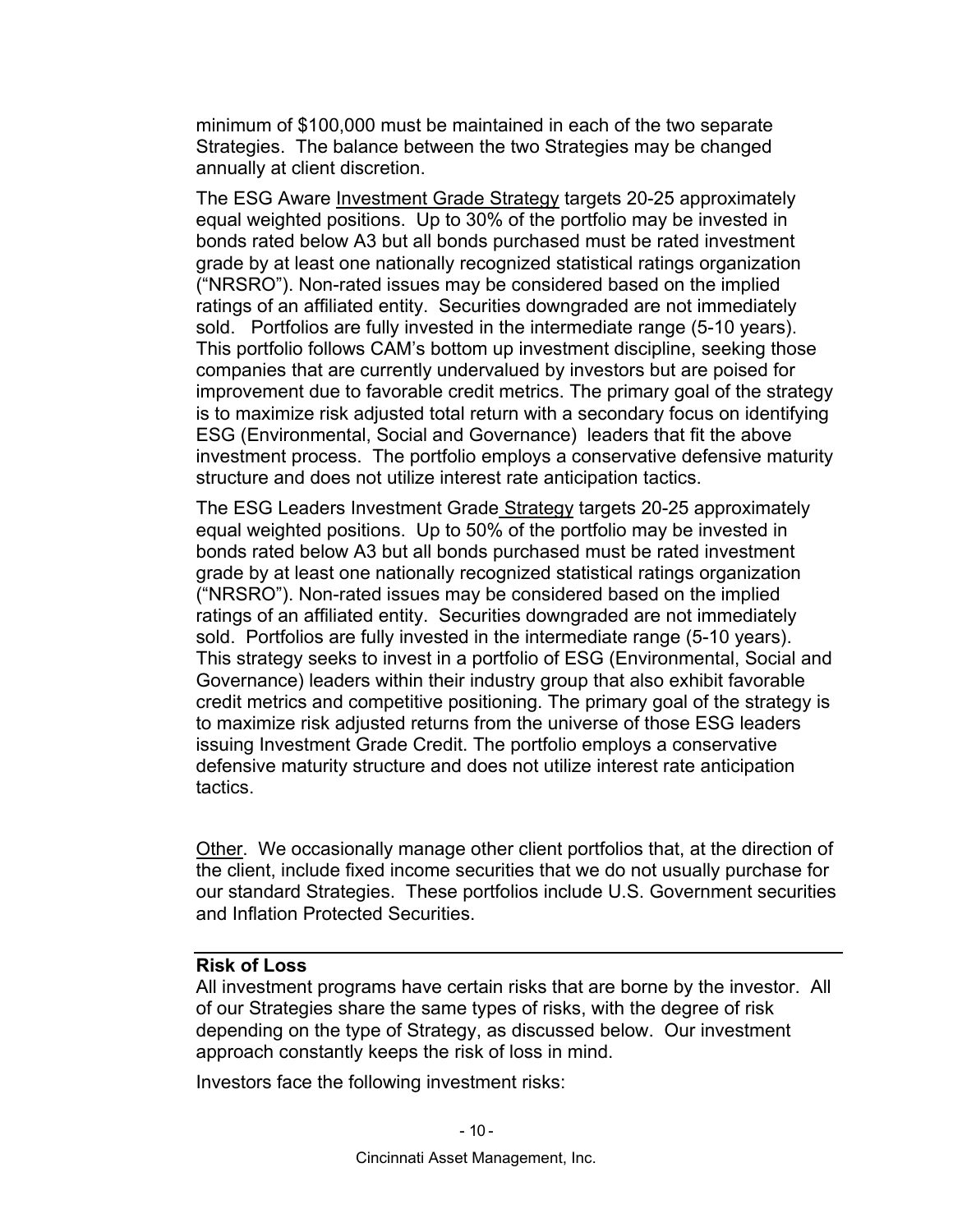- Interest-rate Risk: Fluctuations in interest rates may cause investment prices to fluctuate. For example, when interest rates rise, yields on existing bonds become less attractive, causing their market values to decline. Our Short Duration Strategy, theoretically, will have less interest rate risk (the changing shape of the yield curve as well as changing interest rates will impact bond prices at various maturities) than our other Strategies. High Yield bonds have generally been less sensitive to changes in interest rates than have Investment Grade bonds.
- Market Risk: The price of a bond may drop in reaction to tangible and intangible events and conditions. This type of risk is caused by external factors independent of a security's particular underlying circumstances. For example, political, economic and social conditions may trigger market events.
- Inflation Risk: When any type of inflation is present, a dollar next year will not buy as much as a dollar today, because purchasing power is eroding at the rate of inflation.
- Currency Risk: CAM does not invest in non-US dollar denominated issues.
- Event Risk: The possibility that an unforeseen event will negatively affect a company, industry, or security.
- Reinvestment Risk: This is the risk that future proceeds from investments may have to be reinvested at a potentially lower rate of return (i.e. interest rate).
- Business Risk: These risks are associated with a particular industry or a particular company within an industry. For example, oil-drilling companies depend on finding oil and then refining it, a lengthy process, before they can generate a profit. They carry a higher risk of profitability than an electric company, which generates its income from a steady stream of customers who buy electricity no matter what the economic environment is like.
- Liquidity Risk: Liquidity is the ability to readily convert an investment into cash. Generally, assets are more liquid if many traders are interested in a standardized product. For example, Treasury Bills are highly liquid, while real estate properties are not.
- Financial Risk: Excessive borrowing to finance a business' operations increases the risk of profitability, because the company must meet the terms of its obligations in good times and bad. During periods of financial stress, the inability to meet loan obligations may result in bankruptcy and/or a declining market value. This risk is more pronounced among non-investment grade rated companies (high yield portfolios).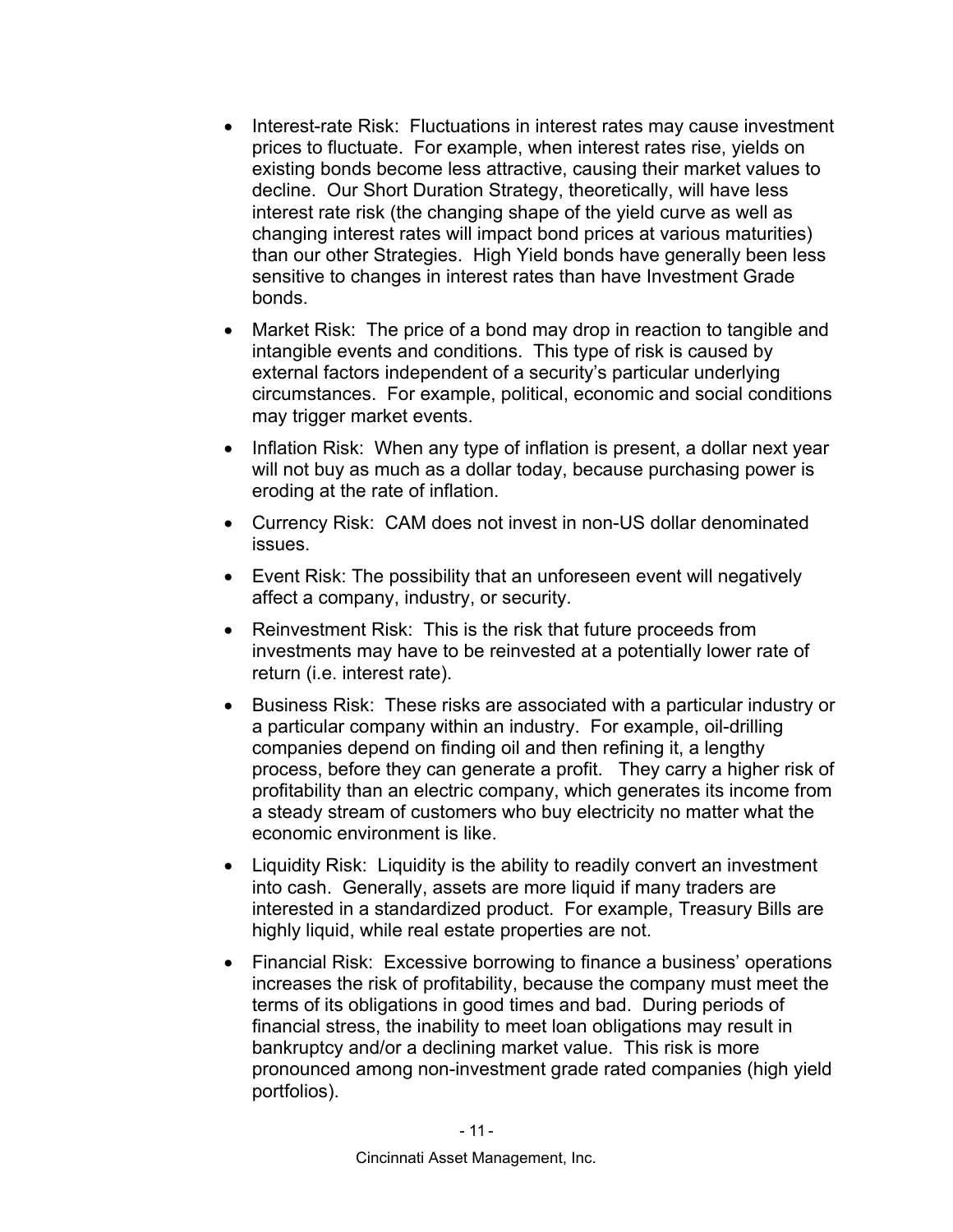Two specific risk avoidance strategies employed by CAM are the following:

- Sell Discipline: For High Yield securities across all programs, a security price decline of approximately 15% relative to broader benchmarks triggers a mandatory Credit Committee review. This action will result in a hold or sell decision. Should a price decline by approximately 25% or more, relative to broader benchmarks, that position will be sold.
- High Yield Strategy Exposure Restriction: Any sector may represent approximately 5% of portfolio value or approximately 125% of the Bloomberg industry sector weighting, whichever is greater, except the consumer cyclicals and non-cyclicals which can be weighted up to approximately 150% of the Bloomberg industry sector weighting.
- The industry (a subset of sector) concentration restriction is approximately 12%.

## **Disciplinary Information**

## **Legal and Disciplinary**

The firm and its employees have not been involved in legal or disciplinary events related to past or present investment clients.

## **Other Financial Industry Activities and Affiliations**

## **Financial Industry Activities**

CAM is an independent registered investment advisor. We have no other Financial Industry Activities.

## **Affiliations**

CAM has no relationships or arrangements with any *related persons,* (as defined in item 10.C of the Instructions to Form ADV) that create a conflict with clients. *Related persons* include among others the following: broker / dealers, investment companies, other investment advisors or financial planners, banking or thrift institutions, accountant or accounting firms, lawyers and law firms, insurance companies or insurance agencies, pension consultants, real estate broker or dealer.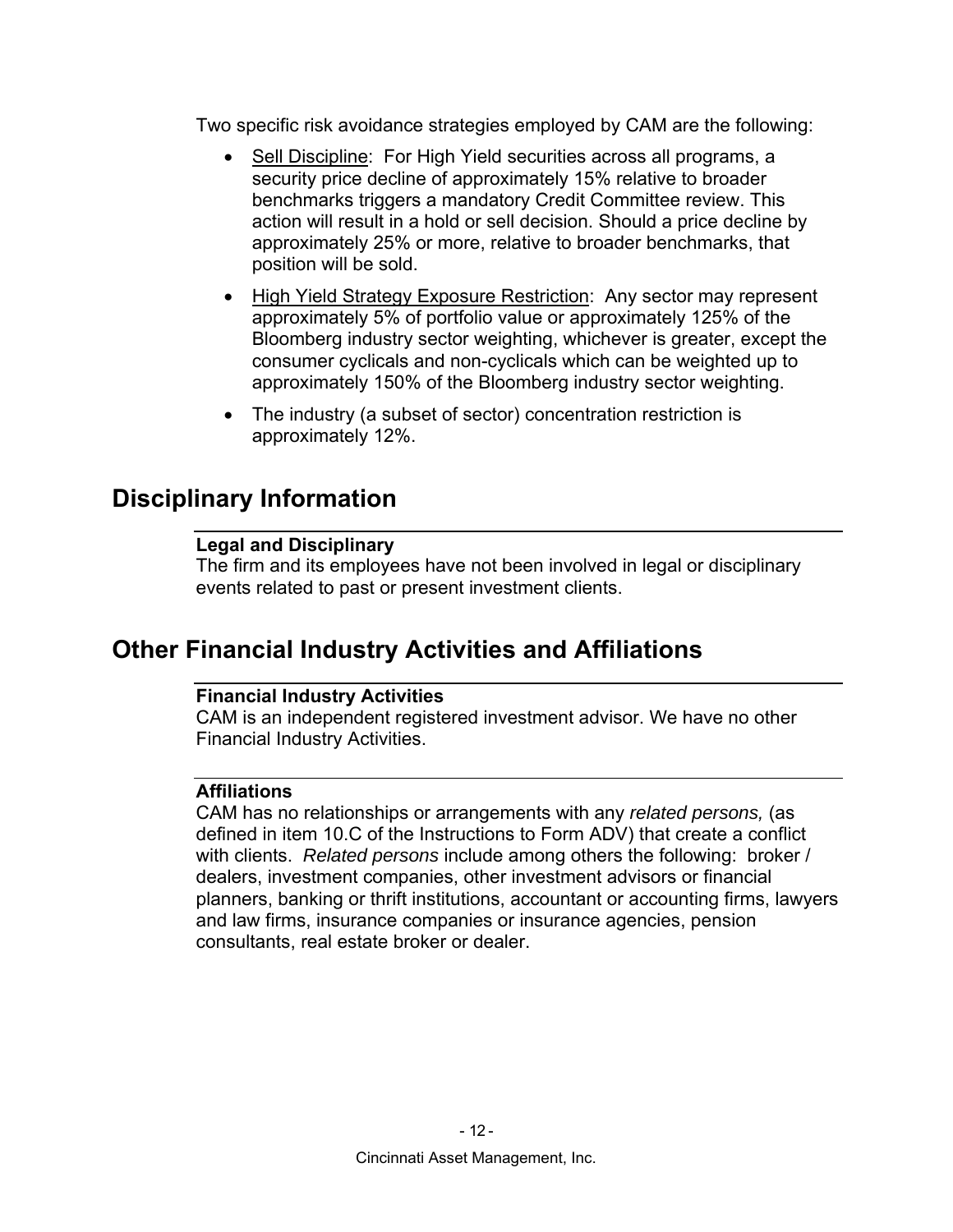## **Code of Ethics, Participation or Interest in Client Transactions and Personal Trading**

## **Code of Ethics**

The employees of CAM have committed to a Code of Ethics, governing personal purchases and sales of securities, insider information obtained relative to companies in which we invest and general business conduct. We are committed to compliance with US Securities Laws and Regulations and ethical business dealings with clients and others.The firm will provide a copy of the Code of Ethics to any client or prospective client upon request.

## **Participation or Interest in Client Transactions**

CAM, its employees and related parties may only buy or sell fixed income securities through accounts managed by CAM. An internal procedure and review assures that the interests of all non-affiliated Clients are placed above those of CAM and its related parties. In all transactions, securities bought or sold are first allocated fully to non-affiliated Clients with any remainder being then allocated to CAM, its employees and related parties.

Whenever possible we combine the suitable quantities of securities for all clients including related parties into a single transaction (buy or sell). We think this practice results in the best trading execution because of the increased transaction size.

## **Personal Trading**

The Chief Compliance Officer of CAM is Nicholas M. Collura, a Managing Director of CAM. He reviews all employee trades each quarter. His trades are reviewed by William S. Sloneker, Chairman. These personal trading reviews ensure that the personal trading of employees does not affect the markets, and that the interests of clients of the firm are placed ahead of interests of affiliated parties. Since most employee trades are small, the trades do not affect the securities markets.

## **Brokerage Practices**

## **Selecting Brokerage Firms**

CAM does not have any affiliation with product sales firms.

The majority of trades in client accounts are executed on an institutional basis. As a result of this practice, very few orders or transactions will be placed with the client's custodian/broker-dealer. In the event that a transaction is executed through the custodian/broker-dealer, every attempt will be made to secure the best transaction price for the trade.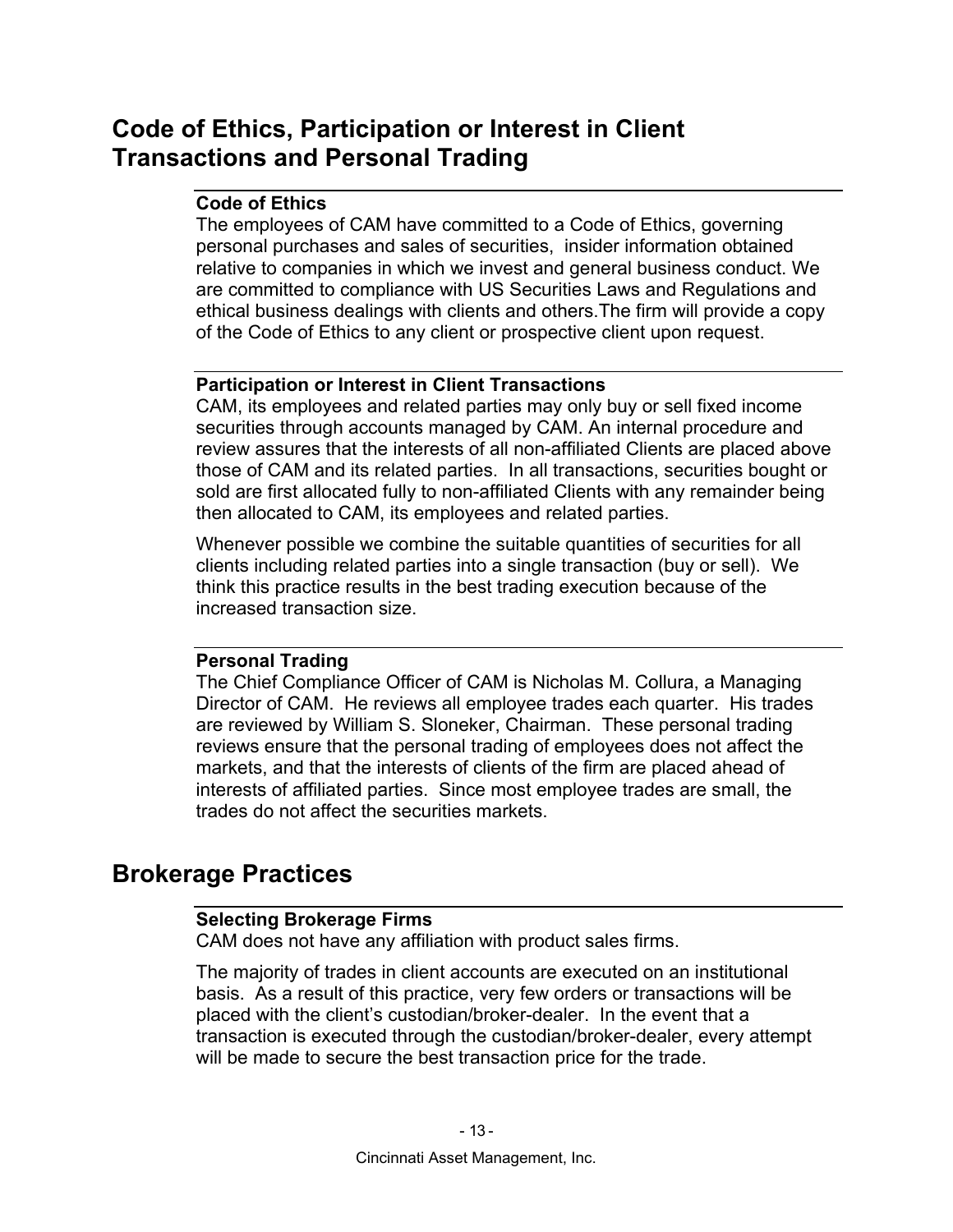In certain circumstances, CAM will suggest a custodian/broker-dealer to a client. Factors considered in making such recommendation include the clearance and settlement capabilities of the broker; CAM's knowledge of the financial stability of the broker-dealer and CAM's knowledge of the actual or apparent operation problems of the broker-dealer

## **Wrap Fee Programs**

Under a typical wrap fee program, clients are not charged a commission on trades executed through a custodian/broker-dealer (i.e. "Sponsor Firm"). Rather, a portion of the wrap fee is generally considered as being in lieu of brokerage commissions. As discussed above, trading by CAM Wrap Fee Accounts is done on a block basis through institutional trading desks and not through the Wrap Account trading desks of client custodian/broker dealers. (See "Best Execution", below).

Pursuant to our duty to seek best execution, CAM uses the MarketAxess trading platform to execute account liquidations and client withdrawal requests because of the large number of competing firms in this electronic marketplace and the ability to execute small trades at favorable prices. MarketAxess charges a Dealer Transaction Fee (e.g. commission) that varies based on a bond's yield, years-to-maturity, and trade size. This commission is not covered by the wrap fee received by CAM, rather it is netted into the transaction price and is not reflected as an individual item on client trade confirmations. CAM infrequently executes trades on electronic trading platforms other than MarketAxess. Depending on the order type and the platform's fee structure, a transaction fee may be incurred. These platforms are utilized pursuant to our duty to seek best execution and to benefit the client.

## **Best Execution**

Our primary objective in placing portfolio transactions is to obtain the best combination of price and execution. To achieve this objective, it is our practice whenever possible, to combine for execution as a single transaction all orders for the purchase or sale of a particular security for the accounts of all clients for whom the transaction would be appropriate. Broker-dealers are instructed to execute the trade on an institutional or "net" basis. In these transactions a commission is not charged by the broker-dealer. The cost of the trade is the difference between the execution price and the brokerdealer's cost.

If a transaction is settled on a "broker-to-broker" basis certain clients may incur a nominal expense charge levied by the client's custodian to defray the custodian's postage and handling costs.

The best net price giving effect to all transaction costs is normally an important factor in placing portfolio transactions but a number of other judgmental factors may also enter into the decision. These include our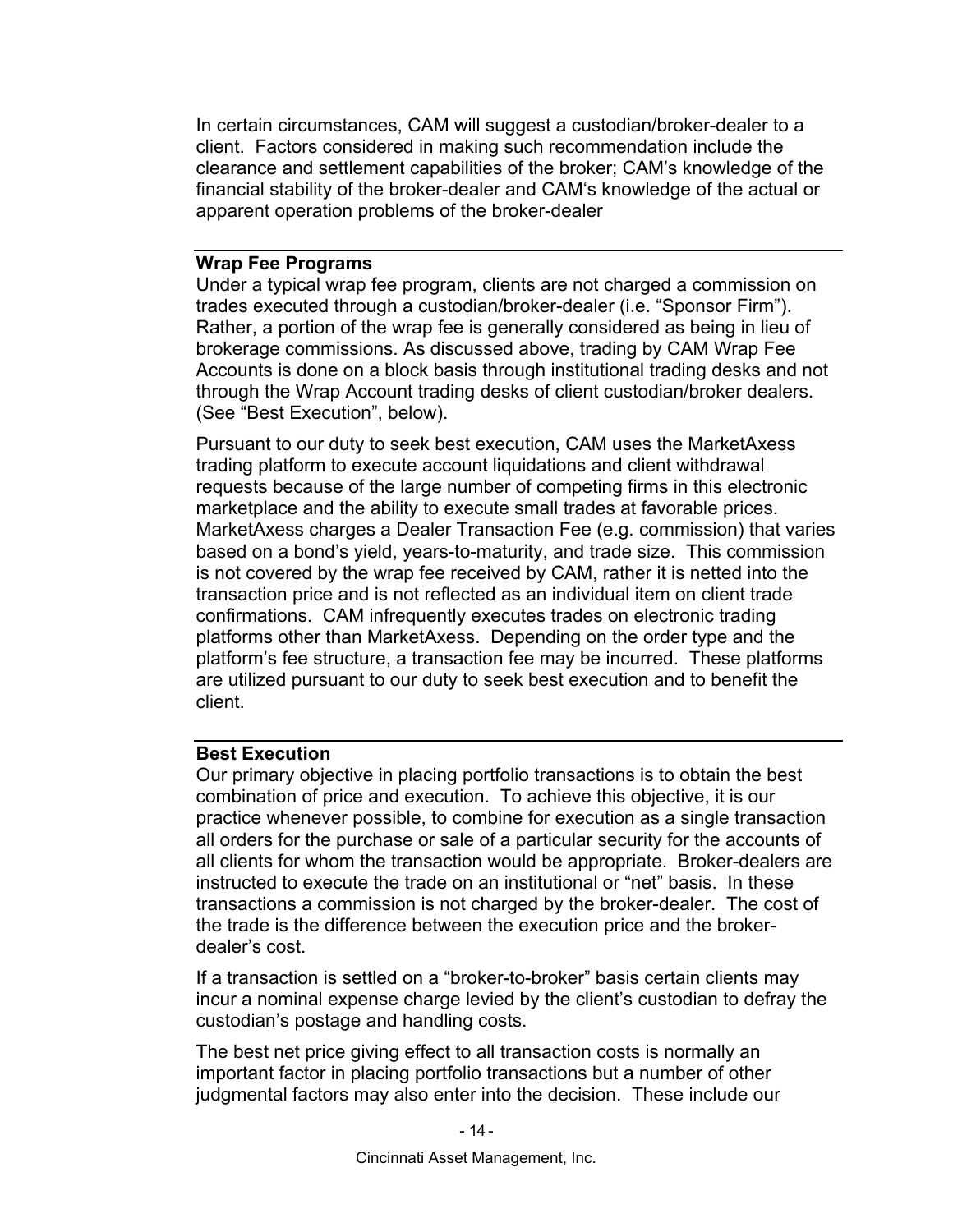knowledge of current security prices and transaction costs; the nature and liquidity of the security being traded; the size of the transaction; the desired timing of the trade; the activity existing and expected in the market for a particular security; confidentiality; the execution, clearance and settlement capabilities of the broker-dealer and our knowledge of the actual or apparent operational problems of any broker-dealer, the particular trading expertise of the broker-dealer, the speed and attention we receive from the trading desk, and access or potential access to block trades. Recognizing the value of these factors, a trade may be executed at a transaction cost in excess of that which another broker might have charged for effecting the same transaction.

## **Soft Dollars**

A wide range of research services are received from broker-dealers, including information on securities markets, the economy, individual companies, statistical information, accounting and tax law interpretations, technical market action, pricing and appraisal services and credit analysis. Research services are received primarily in the form of written reports, telephone contact, personal meetings with security analysts, corporate and industry spokesperson, economists, academicians, and government representatives and access to various on-line computer data banks. All of these services are generally available to institutional buyers such as CAM.

We utilize the majority of these services without charge to us or commitments written or otherwise as a supplement to third party research services which we purchase directly.

Section 28(e) of the Securities Exchange Act of 1934 provides a safe harbor from breaches of fiduciary duty under Section 206 of the Investment Advisors Act of 1940 for investment advisors who execute client transactions through broker-dealers at higher mark ups, mark downs and commission rates than are otherwise obtainable in return for brokerage and research services. A product or service serves a research function if it "provides lawful and appropriate assistance to the investment advisor's investment decision making process." In selecting brokers/dealers to execute transactions and as a part of evaluating the best execution available, we consider the "brokerage and research services" provided to us and determine in good faith that the mark ups, mark downs or commissions incurred are reasonable in relation to the services provided. In these circumstances the mark ups, mark downs or commissions incurred may be greater than those incurred if the transactions were executed through other broker-dealers.

The arrangements described in the preceding paragraph are generally referred to as "Soft Dollar" benefits. Soft Dollar benefits are used to the benefit of all clients, not just the clients who paid for the benefits, and no attempt is made to allocate such benefits only to those who paid.

When we use Soft Dollars to obtain research, CAM benefits since we do not have to produce or purchase that research. This may create an incentive to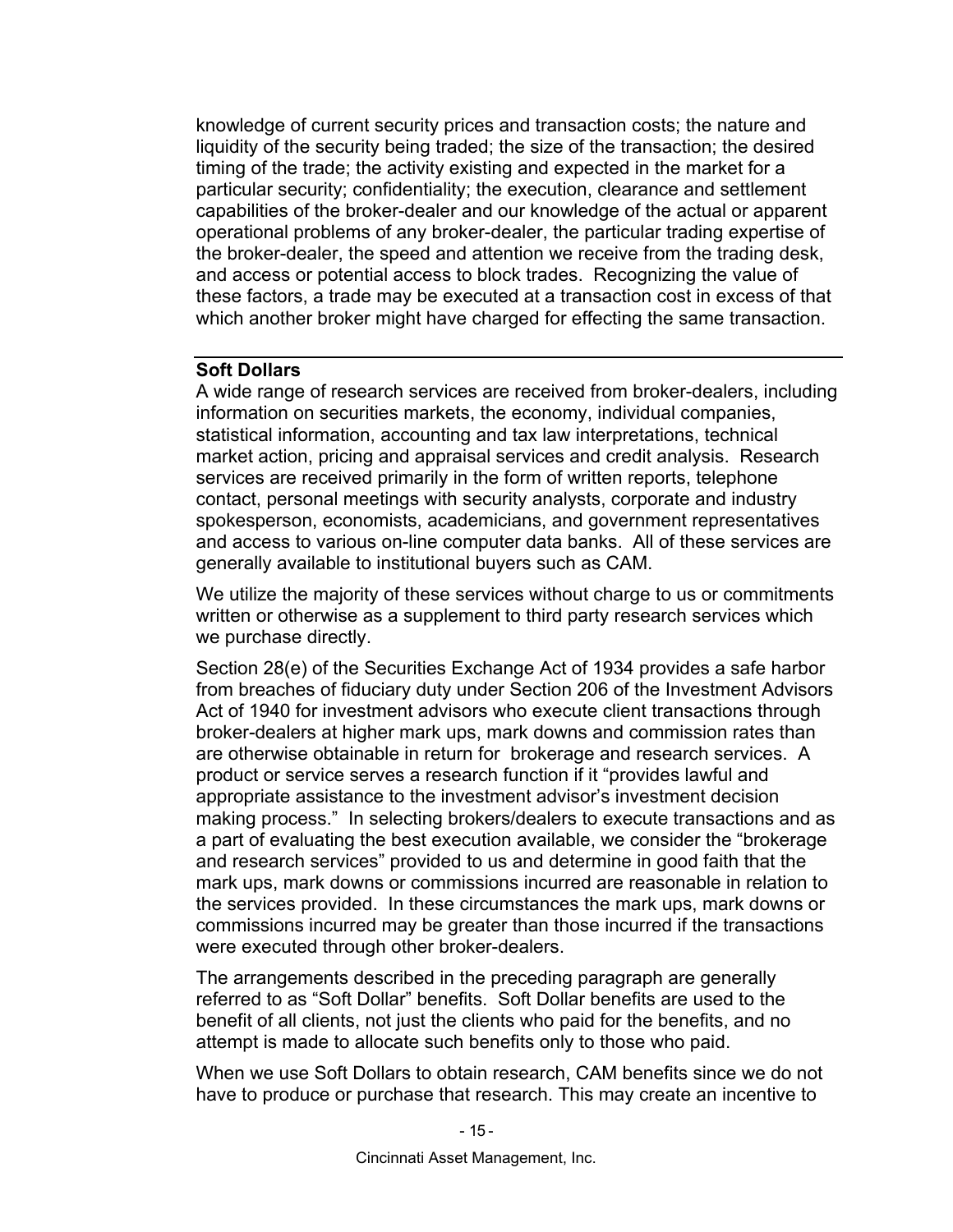select or recommend a broker-dealer based upon receipt of research, rather than on our clients' interest in receiving most favorable execution.

During our latest fiscal year ended December 31, 2021 and for preceding years there were no products or services acquired with Soft Dollars.

#### **Cross Transactions**

From time to time, CAM may effect cross transactions where CAM is the advisor to both the selling client account and the buying client account in a transaction in the same security on the same day through the same broker. In such transactions, the selling account has a need to dispose of the specific security for a variety of reasons, while the buying account has a need for such security in the account and the security in CAM's view is appropriate for such account. In such cross transactions, CAM may be considered to have conflicting loyalties to both accounts that it represents, although CAM does not receive any additional compensation for the transaction because it does not act as a broker-dealer and CAM has no financial interest in the transaction as a principal. CAM recognizes its fiduciary obligations to both accounts under Section 206 of the Advisers Act and such transactions are effected in the context of current market conditions. A client may revoke authorization to effect cross transactions at any time by providing written notice to CAM. Cross-trades are not permitted in ERISA accounts.

### **Order Aggregation**

Most trades are aggregated and are effected with the broker-dealer offering best pricing. In the event of an individual client account liquidation where aggregation is not feasible, clients may receive a lower price on the sale of a security, reflecting the nature of retail versus institutional market pricing. See above discussion regarding use of MarketAxess under "Wrap Fee Programs".

## **Review of Accounts**

#### **Periodic Reviews**

Accounts are under constant review by one or more members of the Investment Committee. This review involves the quality and continued appropriateness of each security in the portfolio, the mix of investments in view of the stated objectives, and the portfolio's compliance with investment policies. The Investment Committee is comprised of CAM's Managing Directors Sloneker, Collura, Hale, Gardner, Balestra and Adams.

#### **Review Triggers**

Contributions or withdrawals of ten percent or more of portfolio assets trigger a review by an employee under the direction of a Managing Director to redetermine standard position size. We also reexamine issuer concentrations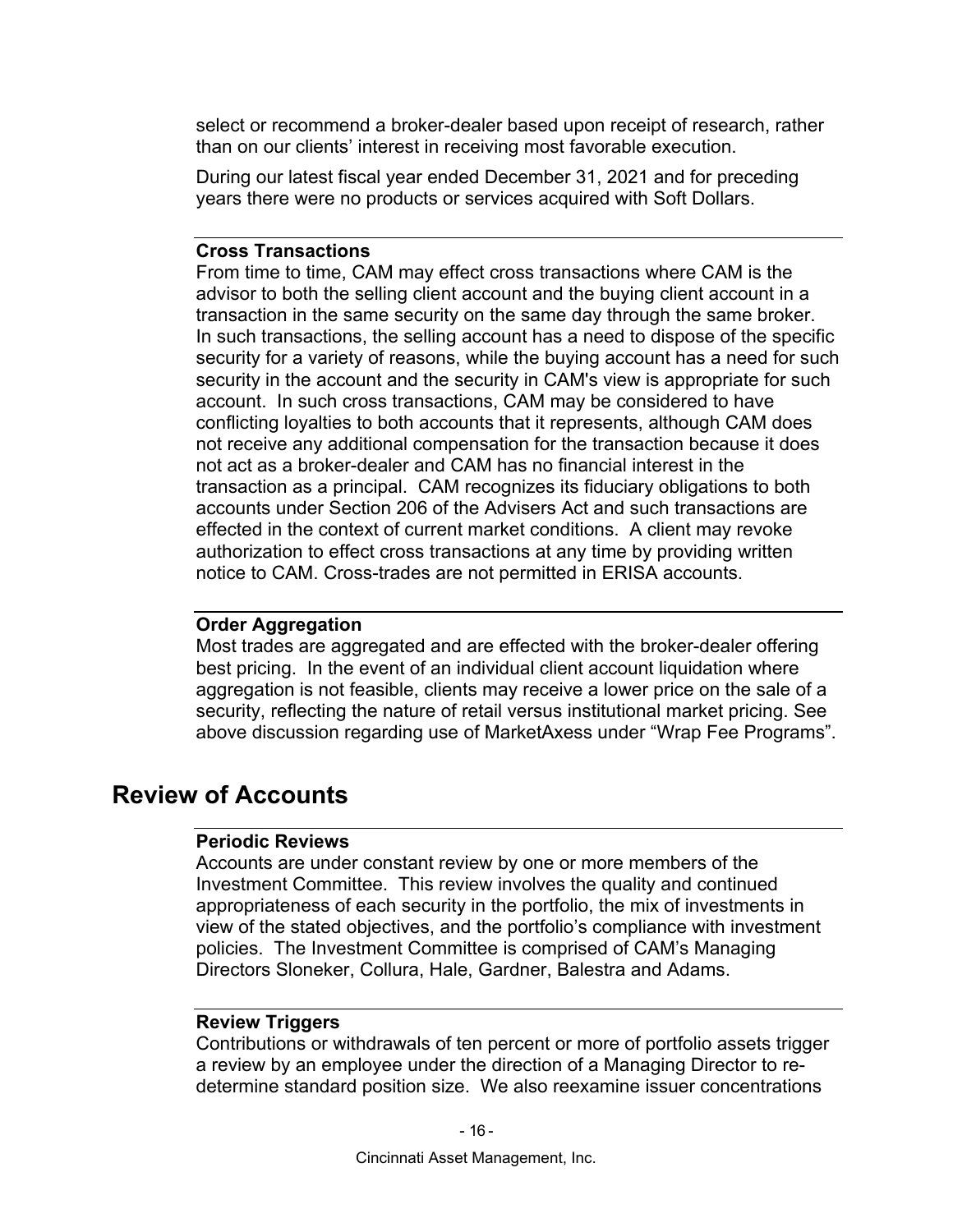at the same time and determine a strategy for reducing any excess concentrations over a reasonable time.

## **Regular Reports**

Clients receive periodic communications on at least an annual basis. Investment Management clients investing in high yield bonds receive quarterly statements; clients investing only in investment grade securities receive semi-annual statements; all clients that are not tax exempt may request a year-end report disclosing interest income received and capital gains and losses incurred. These reports are written and present, among other information, account holdings, cost and market value of securities held, portfolio characteristics including yield to maturity, current yield and average weighted credit ratings. Portfolio performance returns gross and net of CAM management fees are also presented along with appropriate benchmark comparisons. Types of reports and frequency may be negotiated and provided as agreed upon by CAM and the client.

In certain relationships involving Wrap Programs, the Wrap Sponsor has assumed the responsibility for all communications to the client.

## **Client Referrals and Other Compensation**

#### **Incoming Referrals**

CAM has been fortunate to receive many client referrals over the years. The referrals came from current clients, estate planning attorneys, accountants, employees, personal friends of employees and other similar sources. CAM has entered into written arrangements from time-to-time by which certain persons or firms will solicit investment advisory clients for CAM. The compensation for such services will be the payment of a portion of the investment advisory fees received by us from each person solicited who becomes a client of CAM. Prospective Clients who are obtained pursuant to a solicitation arrangement are notified of this arrangement in advance. Such clients are charged no additional amount by us for the cost of obtaining their accounts over the investment management fees set forth in the Investment Advisory Agreement and described elsewhere herein. The solicitation arrangements are cancellable by either the solicitor or CAM at any time and the termination of the arrangement will terminate any future payments to the solicitor stemming from existing clients.

There are no solicitation agreements in effect as of the date of this brochure.

#### **Referrals Out**

CAM does not accept referral fees or any form of remuneration from other professionals when a prospect or client is referred to them.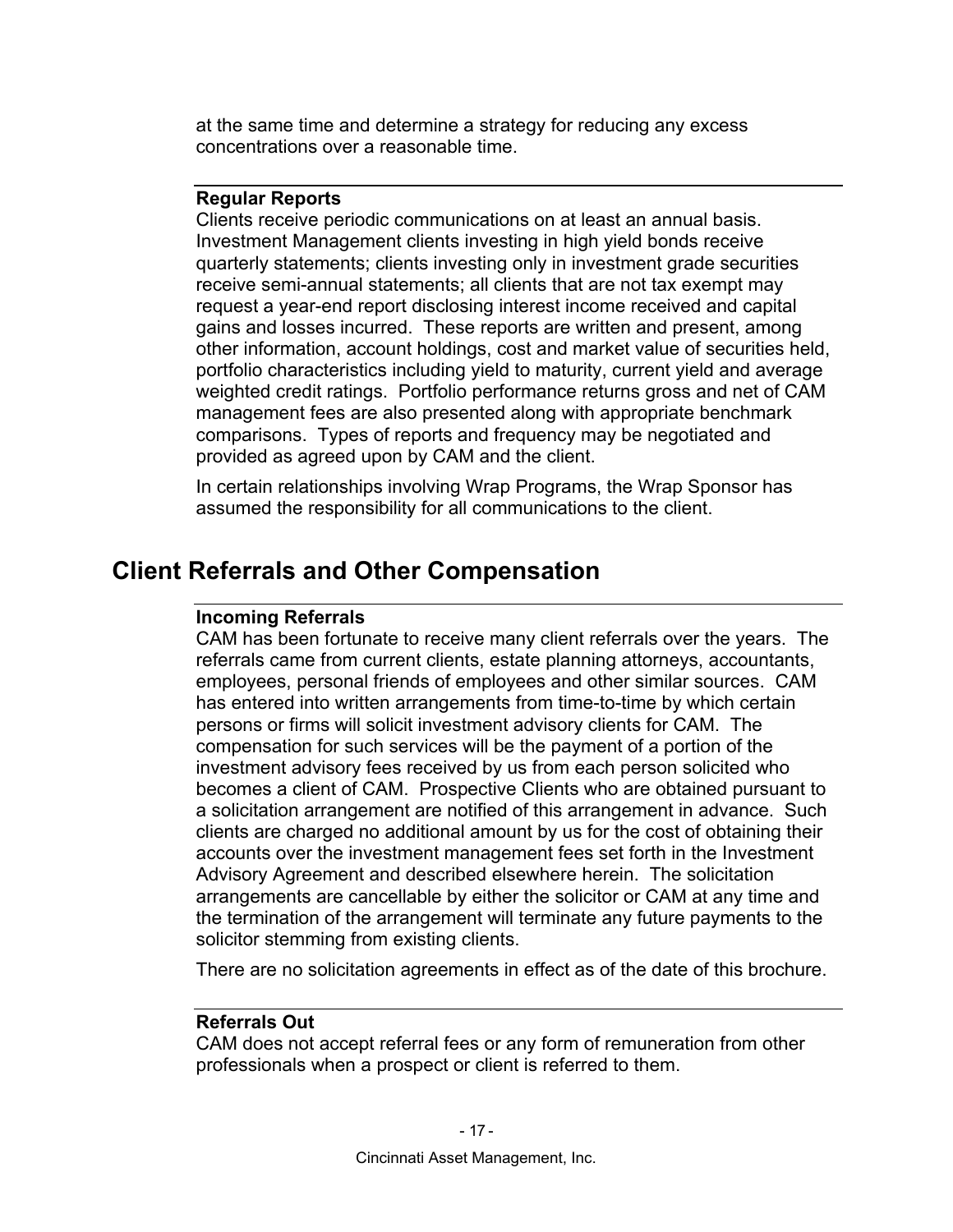**Other Compensation**  This does not apply to CAM.

## **Custody**

## **Account Statements**

All assets are held at qualified custodians selected by each client. The custodians provide account statements directly to clients at their address of record at least quarterly. The client should carefully review these statements. In addition, when the client receives quarterly, semi-annual and annual reports from CAM, the client should carefully compare the account statements received from CAM with those received from the custodian.

## **Performance Reports**

Clients are urged to compare the account statements received directly from their custodians to the performance report statements provided by CAM.

## **Net Worth Statements**

This does not apply to CAM.

## **Investment Discretion**

## **Discretionary Authority for Trading**

CAM accepts discretionary authority to manage securities accounts on behalf of clients. We have the authority to determine, without obtaining specific client consent, the securities to be bought or sold, the amount of the securities to be bought or sold, the total amount of such purchases and sales, the broker-dealers through which the transactions will be effected and the prices at which transactions will be executed. Our authority may be subject to conditions imposed by the client, e.g., where the client restricts or prohibits transactions in certain types of securities.

The client approves the custodian to be used and the commission rates, if any, paid to the custodian. We do not receive any portion of the transaction fees or commissions paid by the client to the custodian.

Discretionary trading authority facilitates placing trades in your accounts on your behalf so that we may promptly implement the investment policy that you have approved in writing.

## **Limited Power of Attorney**

A limited power of attorney is a trading authorization for this purpose. You sign a limited power of attorney so that we may execute the trades that you have approved.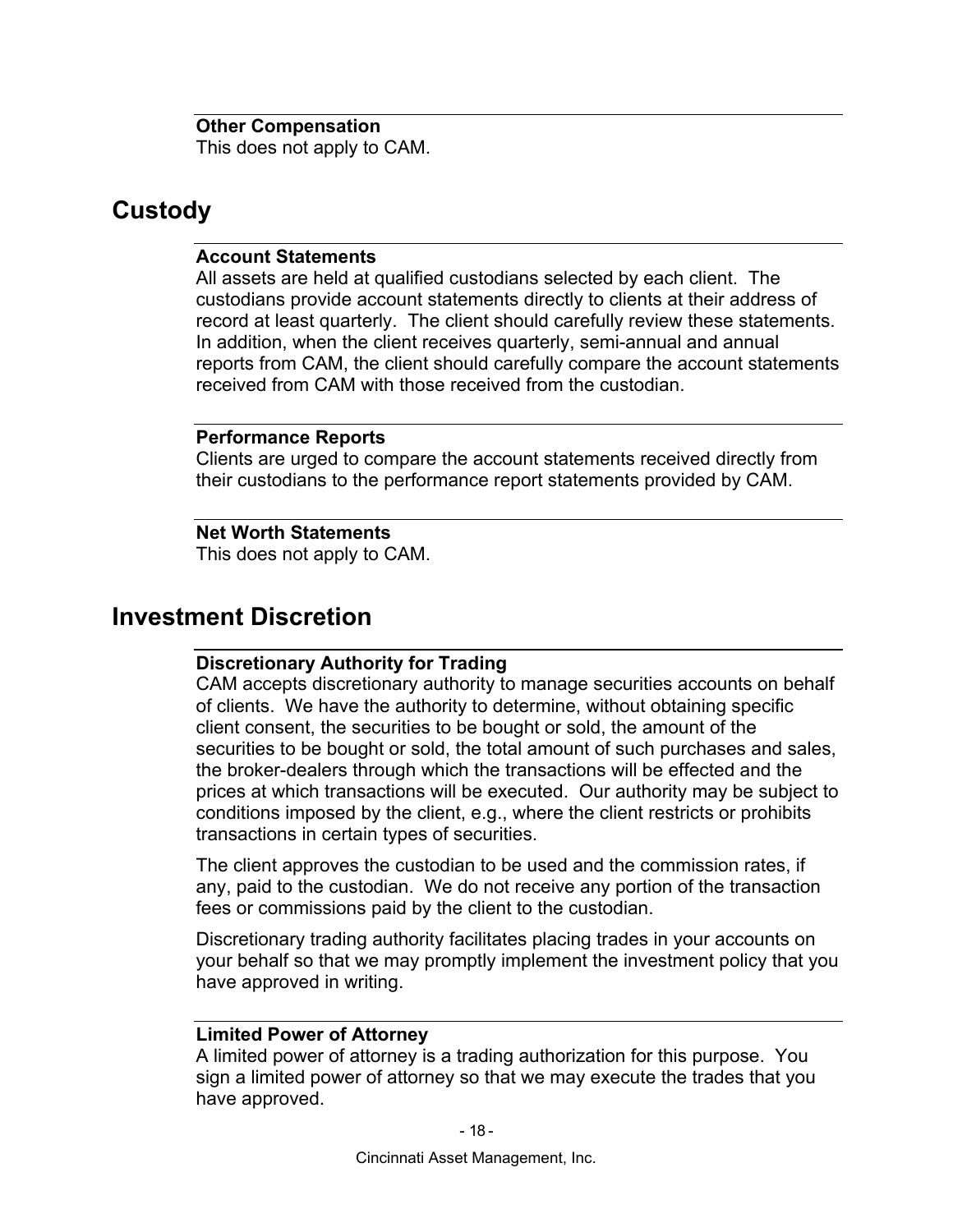## **Voting Client Securities**

## **Proxy Votes**

It is CAM's policy to exercise proxy voting authority for client securities. In accordance with rule 206(4)-6 of the Advisers Act, CAM has implemented the following guidelines regarding the voting of proxies:

 Proxies received are assigned to a designated Managing Director to conduct an in-depth analysis of the entire proxy ballot. The analysis will be conducted to avoid any actual or potential material conflicts of interest. The Managing Director will vote the proxies on a case-by-case basis to the financial benefit of the client.

A copy of CAM's proxy voting policy is available upon request. If you have any questions, or would like to know how your securities were voted, please contact CAM at 513.554.8500.

## **Financial Information**

## **Financial Condition**

CAM does not have any financial impairment that will preclude the firm from meeting contractual commitments to clients.

A balance sheet is not required to be provided because we do not serve as a custodian for client funds or securities, and we do not require prepayment of fees of more than \$1,200 per client, and six months or more in advance.

In April 2020, Cincinnati Asset Management Inc. received a Paycheck Protection Program ("PPP") loan through the U.S. Small Business Administration ("SBA") in conjunction with the relief afforded from the Coronavirus Aid, Relief, and Economic Security (CARES) Act.

CAM applied for and received a PPP loan because of social and market conditions and unprecedented level of economic uncertainty regarding the length and severity of the COVID-19 crisis. In April 2020, we determined that it was in the best interest of our employees and clients to take a proactive approach and participate in the PPP. The firm used the PPP to continue payroll for the firm and did not suffer any interruption of service. The loan is forgivable provided the firm satisfies the terms of the loan program.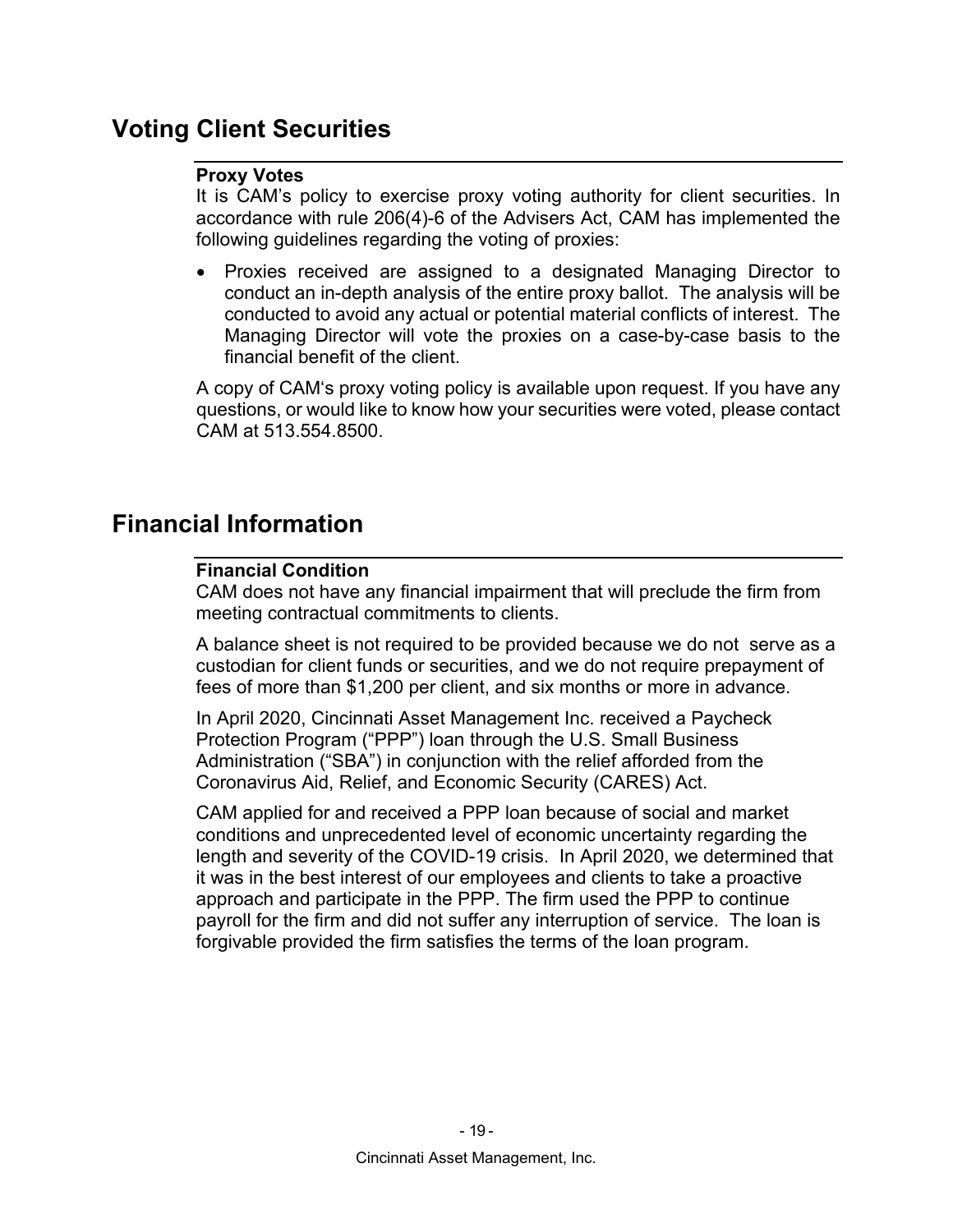## **Business Continuity Plan**

### **General**

We have a Business Continuity Plan in place that provides detailed steps to mitigate and recover from the loss of office space, communications, services or key people.

## **Disasters**

The Business Continuity Plan covers natural disasters such as snow storms, hurricanes, tornados, and flooding. The Plan covers man-made disasters such as loss of electrical power, loss of water pressure, fire, bomb threat, nuclear emergency, chemical event, biological event, T-1 communications line outage, Internet outage, railway accident and aircraft accident. Electronic files are backed up daily and archived offsite. We also have a hot-site facility to which all company servers are replicated in real time.

## **Alternate Offices**

Alternate offices are identified to support ongoing operations in the event the main office is unavailable. It is our intention to contact all clients within five days of a disaster that dictates moving our office to an alternate location.

## **Loss of Key Personnel**

CAM's Managing Directors have sufficient cross-functional experience to assure the continuity of the Firm should one or more of them leave or be disabled.

## **Information Security Program**

## **Information Security**

CAM maintains an information security program to reduce the risk that your personal and confidential information may be breached.

## **Privacy Notice**

CAM is committed to maintaining the confidentiality, integrity and security of the personal information that is entrusted to us.

The categories of nonpublic information that we collect from you may include information about your personal finances, information about transactions between you and third parties, and information from consumer reporting agencies, e.g., credit reports. We use this information to help you meet your personal financial goals.

With your permission, we disclose limited information to attorneys, accountants, and mortgage lenders with whom you have established a

Cincinnati Asset Management, Inc.